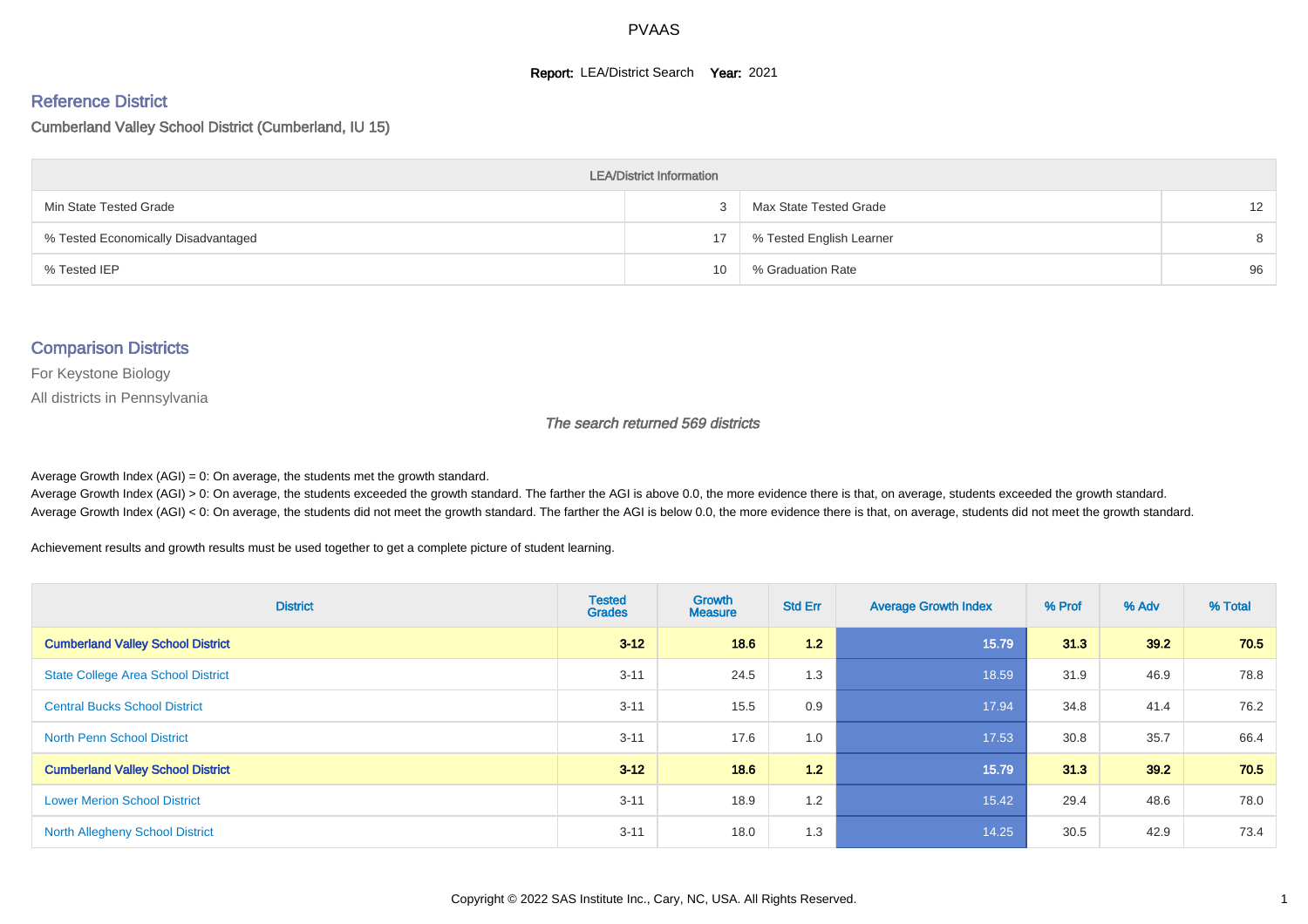| <b>District</b>                               | <b>Tested</b><br><b>Grades</b> | <b>Growth</b><br><b>Measure</b> | <b>Std Err</b> | <b>Average Growth Index</b> | % Prof | % Adv | % Total |
|-----------------------------------------------|--------------------------------|---------------------------------|----------------|-----------------------------|--------|-------|---------|
| <b>Cumberland Valley School District</b>      | $3 - 12$                       | 18.6                            | 1.2            | 15.79                       | 31.3   | 39.2  | 70.5    |
| <b>Dallastown Area School District</b>        | $3 - 11$                       | 19.9                            | 1.4            | 14.14                       | 36.8   | 34.2  | 71.0    |
| <b>Spring-Ford Area School District</b>       | $3 - 11$                       | 16.6                            | 1.2            | 14.02                       | 30.4   | 45.3  | 75.7    |
| <b>Colonial School District</b>               | $3 - 11$                       | 22.1                            | 1.6            | 13.55                       | 27.2   | 43.5  | 70.6    |
| <b>Souderton Area School District</b>         | $3 - 11$                       | 18.5                            | 1.4            | 12.86                       | 39.2   | 31.2  | 70.4    |
| <b>Tyrone Area School District</b>            | $3 - 12$                       | 29.2                            | 2.3            | 12.86                       | 36.6   | 29.1  | 65.7    |
| <b>Council Rock School District</b>           | $3 - 11$                       | 13.5                            | 1.1            | 12.27                       | 32.0   | 35.4  | 67.4    |
| <b>Littlestown Area School District</b>       | $3 - 11$                       | 28.7                            | 2.4            | 11.83                       | 38.4   | 29.3  | 67.7    |
| <b>Warwick School District</b>                | $3 - 11$                       | 21.7                            | 1.8            | 11.76                       | 27.7   | 36.3  | 64.0    |
| <b>Hempfield School District</b>              | $3 - 11$                       | 13.4                            | 1.3            | 10.53                       | 29.9   | 36.8  | 66.7    |
| <b>Derry Township School District</b>         | $3 - 10$                       | 20.1                            | 2.0            | 10.20                       | 32.8   | 46.9  | 79.7    |
| <b>Loyalsock Township School District</b>     | $3-12$                         | 26.7                            | 2.7            | 9.92                        | 36.8   | 35.1  | 71.9    |
| New Hope-Solebury School District             | $3 - 11$                       | 28.8                            | 2.9            | 9.77                        | 31.6   | 50.0  | 81.6    |
| <b>Delaware Valley School District</b>        | $3 - 11$                       | 15.7                            | 1.6            | 9.62                        | 36.7   | 32.1  | 68.8    |
| Fox Chapel Area School District               | $3 - 11$                       | 17.6                            | 1.9            | 9.47                        | 22.9   | 52.0  | 74.9    |
| <b>Wayne Highlands School District</b>        | $3 - 11$                       | 22.5                            | 2.5            | 9.16                        | 33.8   | 40.4  | 74.2    |
| <b>Unionville-Chadds Ford School District</b> | $3 - 11$                       | 15.8                            | 1.7            | 9.12                        | 31.2   | 48.0  | 79.2    |
| Palmyra Area School District                  | $3 - 11$                       | 16.2                            | 1.8            | 9.02                        | 38.8   | 34.0  | 72.8    |
| <b>Marple Newtown School District</b>         | $3 - 11$                       | 20.6                            | 2.3            | 8.95                        | 31.1   | 42.7  | 73.8    |
| <b>Central York School District</b>           | $3 - 12$                       | 12.9                            | 1.5            | 8.64                        | 31.4   | 24.1  | 55.5    |
| <b>Saucon Valley School District</b>          | $3 - 11$                       | 18.9                            | 2.2            | 8.48                        | 26.0   | 39.6  | 65.6    |
| <b>Southern York County School District</b>   | $3 - 11$                       | 15.5                            | 1.8            | 8.48                        | 37.6   | 29.2  | 66.8    |
| <b>Upper Darby School District</b>            | $3 - 12$                       | 11.2                            | 1.4            | 8.28                        | 23.8   | 11.8  | 35.6    |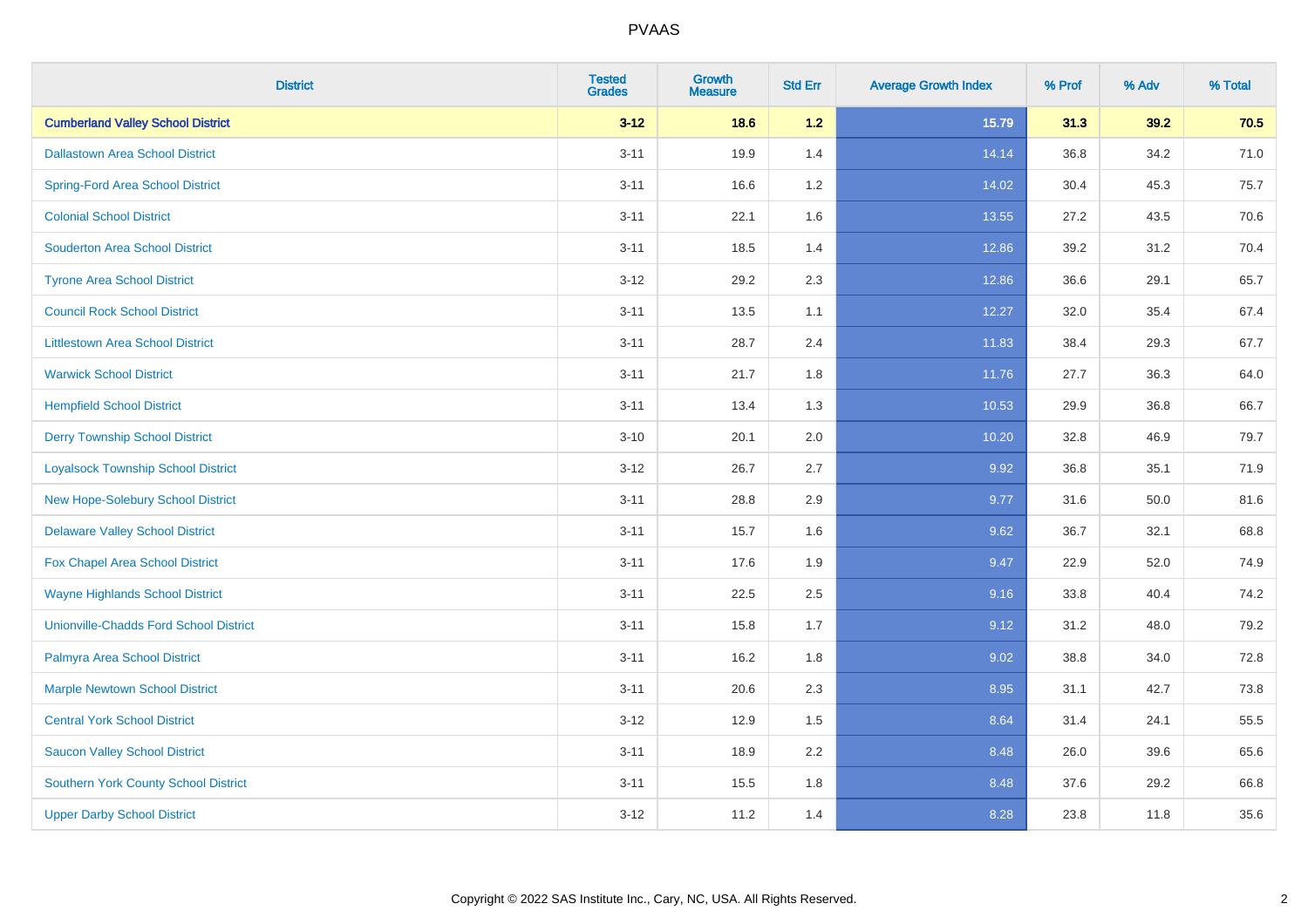| <b>District</b>                           | <b>Tested</b><br><b>Grades</b> | <b>Growth</b><br><b>Measure</b> | <b>Std Err</b> | <b>Average Growth Index</b> | % Prof | % Adv | % Total |
|-------------------------------------------|--------------------------------|---------------------------------|----------------|-----------------------------|--------|-------|---------|
| <b>Cumberland Valley School District</b>  | $3 - 12$                       | 18.6                            | $1.2$          | 15.79                       | 31.3   | 39.2  | 70.5    |
| <b>Collegium Charter School</b>           | $3 - 10$                       | 21.2                            | 2.6            | 8.18                        | 25.4   | 16.4  | 41.8    |
| <b>Peters Township School District</b>    | $3 - 11$                       | 14.1                            | 1.7            | 8.16                        | 35.2   | 41.6  | 76.8    |
| <b>Upper Saint Clair School District</b>  | $3 - 11$                       | 13.8                            | 1.8            | 7.86                        | 32.2   | 44.5  | 76.7    |
| <b>Mifflin County School District</b>     | $3 - 11$                       | 12.3                            | 1.6            | 7.69                        | 35.1   | 15.1  | 50.3    |
| <b>East Penn School District</b>          | $3 - 11$                       | 8.9                             | 1.2            | 7.61                        | 32.8   | 26.4  | 59.2    |
| <b>Manheim Township School District</b>   | $3 - 12$                       | 10.9                            | 1.5            | 7.51                        | 30.9   | 31.0  | 61.9    |
| <b>Mountain View School District</b>      | $3 - 11$                       | 24.2                            | 3.4            | 7.20                        | 45.8   | 37.3  | 83.0    |
| <b>Danville Area School District</b>      | $3 - 11$                       | 18.4                            | 2.6            | 7.19                        | 32.0   | 46.1  | 78.1    |
| <b>Upper Merion Area School District</b>  | $3 - 11$                       | 14.0                            | 2.0            | 7.15                        | 34.4   | 32.6  | 67.0    |
| <b>Whitehall-Coplay School District</b>   | $3 - 11$                       | 11.8                            | 1.7            | 7.06                        | 32.3   | 21.7  | 54.0    |
| <b>Camp Hill School District</b>          | $3 - 12$                       | 20.7                            | 2.9            | 7.00                        | 32.3   | 41.4  | 73.7    |
| <b>Methacton School District</b>          | $3 - 11$                       | 11.0                            | 1.6            | 6.94                        | 36.0   | 33.6  | 69.6    |
| <b>Millcreek Township School District</b> | $3 - 11$                       | 9.1                             | 1.4            | 6.61                        | 34.5   | 30.1  | 64.6    |
| <b>Neshaminy School District</b>          | $3 - 11$                       | 8.6                             | 1.3            | 6.56                        | 31.3   | 23.9  | 55.2    |
| <b>Manheim Central School District</b>    | $3 - 11$                       | 12.8                            | 2.0            | 6.52                        | 27.8   | 35.4  | 63.2    |
| <b>Cocalico School District</b>           | $3 - 11$                       | 12.3                            | 1.9            | 6.48                        | 28.2   | 32.3  | 60.5    |
| <b>Armstrong School District</b>          | $3 - 11$                       | 9.8                             | 1.6            | 6.22                        | 32.8   | 24.6  | 57.4    |
| <b>Tuscarora School District</b>          | $3 - 11$                       | 13.4                            | 2.2            | 6.20                        | 37.1   | 26.3  | 63.4    |
| <b>Franklin Regional School District</b>  | $3 - 11$                       | 11.3                            | 1.8            | 6.13                        | 30.0   | 35.0  | 65.0    |
| <b>Agora Cyber Charter School</b>         | $3 - 11$                       | 14.6                            | 2.4            | 6.03                        | 24.7   | 19.5  | 44.2    |
| <b>Indiana Area School District</b>       | $3 - 11$                       | 12.0                            | 2.0            | 5.98                        | 30.0   | 30.4  | 60.3    |
| <b>Punxsutawney Area School District</b>  | $3 - 11$                       | 15.8                            | 2.7            | 5.83                        | 18.6   | 29.0  | 47.6    |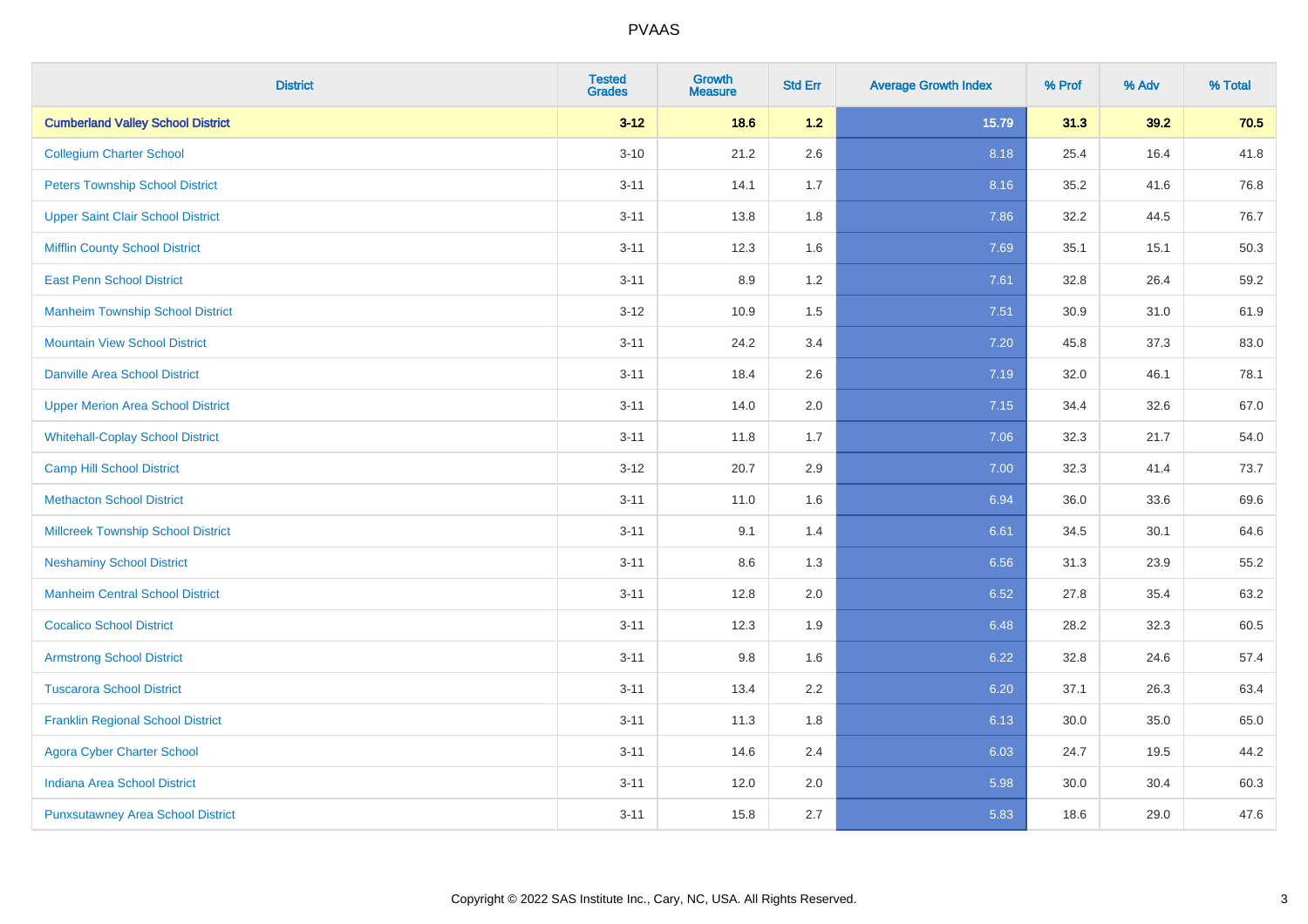| <b>District</b>                              | <b>Tested</b><br><b>Grades</b> | <b>Growth</b><br><b>Measure</b> | <b>Std Err</b> | <b>Average Growth Index</b> | % Prof | % Adv | % Total |
|----------------------------------------------|--------------------------------|---------------------------------|----------------|-----------------------------|--------|-------|---------|
| <b>Cumberland Valley School District</b>     | $3 - 12$                       | 18.6                            | 1.2            | 15.79                       | 31.3   | 39.2  | 70.5    |
| <b>Blue Mountain School District</b>         | $3 - 10$                       | 12.2                            | 2.1            | 5.81                        | 30.7   | 26.1  | 56.8    |
| <b>Harbor Creek School District</b>          | $3 - 11$                       | 13.4                            | 2.3            | 5.80                        | 34.5   | 40.7  | 75.2    |
| <b>Pequea Valley School District</b>         | $3 - 11$                       | 18.0                            | 3.1            | 5.74                        | 29.2   | 37.5  | 66.7    |
| Lampeter-Strasburg School District           | $3 - 12$                       | 11.0                            | 1.9            | 5.69                        | 35.4   | 32.3  | 67.7    |
| <b>Hermitage School District</b>             | $3 - 12$                       | 14.0                            | 2.5            | 5.59                        | 34.0   | 27.0  | 61.0    |
| <b>Pine-Richland School District</b>         | $3 - 11$                       | 9.3                             | 1.7            | 5.56                        | 42.3   | 35.8  | 78.1    |
| Lake-Lehman School District                  | $3 - 11$                       | 14.9                            | 2.8            | 5.34                        | 25.8   | 22.5  | 48.3    |
| Penns Valley Area School District            | $3 - 12$                       | 14.1                            | 2.6            | 5.33                        | 29.6   | 23.3  | 52.9    |
| <b>Avon Grove School District</b>            | $3 - 10$                       | 7.6                             | 1.4            | 5.29                        | 33.7   | 33.2  | 67.0    |
| <b>Cornwall-Lebanon School District</b>      | $3 - 11$                       | 8.2                             | 1.6            | 5.24                        | 28.0   | 20.5  | 48.6    |
| <b>West Branch Area School District</b>      | $3 - 11$                       | 17.0                            | 3.3            | 5.20                        | 47.1   | 19.1  | 66.2    |
| <b>Fleetwood Area School District</b>        | $3 - 10$                       | 10.4                            | 2.0            | 5.19                        | 31.7   | 25.8  | 57.5    |
| <b>Pennridge School District</b>             | $3 - 10$                       | 7.4                             | 1.5            | 5.10                        | 32.0   | 27.6  | 59.6    |
| Pen Argyl Area School District               | $3 - 12$                       | 12.8                            | 2.5            | 5.10                        | 28.5   | 23.8  | 52.3    |
| <b>Berlin Brothersvalley School District</b> | $3 - 11$                       | 19.6                            | 4.0            | 4.93                        | 28.3   | 41.3  | 69.6    |
| <b>Easton Area School District</b>           | $3 - 12$                       | 6.3                             | 1.3            | 4.91                        | 24.1   | 13.0  | 37.1    |
| <b>Quaker Valley School District</b>         | $3 - 11$                       | 12.2                            | 2.5            | 4.90                        | 39.5   | 26.4  | 65.9    |
| <b>Belle Vernon Area School District</b>     | $3 - 11$                       | 11.1                            | 2.3            | 4.88                        | 31.6   | 25.4  | 57.1    |
| <b>Lehighton Area School District</b>        | $3 - 11$                       | 11.4                            | 2.4            | 4.84                        | 30.5   | 24.9  | 55.3    |
| <b>Iroquois School District</b>              | $3 - 11$                       | 13.6                            | 2.8            | 4.83                        | 33.3   | 16.0  | 49.4    |
| <b>Penn Manor School District</b>            | $3 - 11$                       | 7.1                             | 1.5            | 4.82                        | 26.7   | 20.5  | 47.2    |
| <b>Lakeland School District</b>              | $3 - 11$                       | 13.3                            | 2.8            | 4.80                        | 22.2   | 21.2  | 43.4    |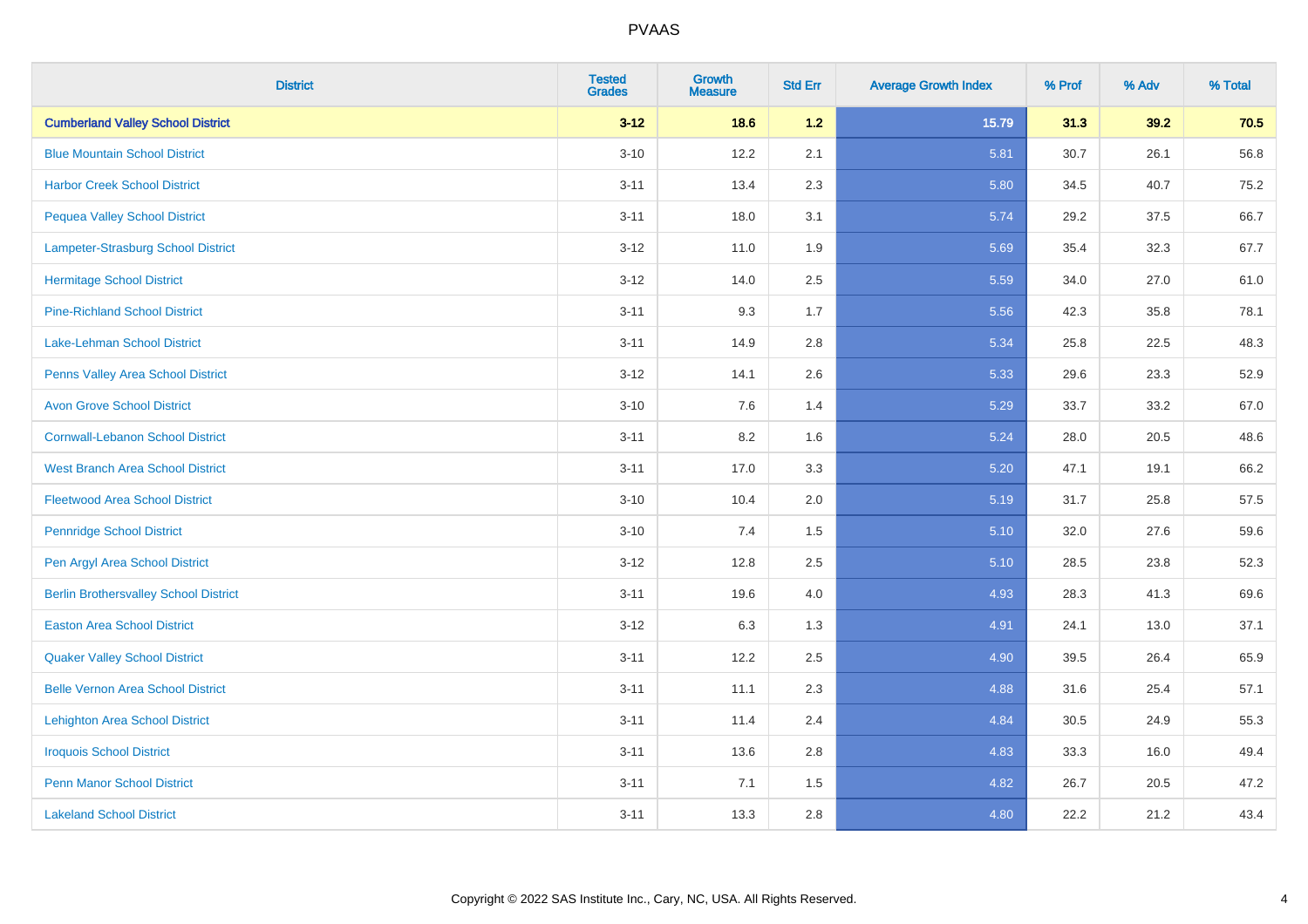| <b>District</b>                                | <b>Tested</b><br><b>Grades</b> | <b>Growth</b><br><b>Measure</b> | <b>Std Err</b> | <b>Average Growth Index</b> | % Prof | % Adv | % Total |
|------------------------------------------------|--------------------------------|---------------------------------|----------------|-----------------------------|--------|-------|---------|
| <b>Cumberland Valley School District</b>       | $3 - 12$                       | 18.6                            | $1.2$          | 15.79                       | 31.3   | 39.2  | 70.5    |
| <b>West Perry School District</b>              | $3 - 11$                       | 11.0                            | 2.3            | 4.76                        | 26.9   | 20.5  | 47.4    |
| <b>Stroudsburg Area School District</b>        | $3 - 11$                       | 7.5                             | 1.6            | 4.70                        | 30.4   | 18.3  | 48.7    |
| Northern York County School District           | $3 - 11$                       | 8.4                             | 1.8            | 4.63                        | 24.3   | 23.1  | 47.4    |
| <b>Conewago Valley School District</b>         | $3 - 12$                       | 7.6                             | 1.7            | 4.46                        | 41.3   | 19.4  | 60.6    |
| <b>Montrose Area School District</b>           | $3 - 10$                       | 12.3                            | 2.8            | 4.41                        | 37.8   | 28.9  | 66.7    |
| <b>Pennsbury School District</b>               | $3 - 11$                       | 5.6                             | 1.3            | 4.38                        | 37.7   | 27.7  | 65.4    |
| <b>Lower Moreland Township School District</b> | $3 - 11$                       | 8.7                             | 2.0            | 4.35                        | 38.2   | 33.2  | 71.4    |
| <b>West Allegheny School District</b>          | $3 - 12$                       | 8.6                             | 2.0            | 4.34                        | 37.3   | 27.2  | 64.5    |
| <b>Coudersport Area School District</b>        | $3 - 11$                       | 14.8                            | 3.4            | 4.33                        | 34.7   | 28.0  | 62.7    |
| Maritime Academy Charter School                | $3 - 10$                       | 13.2                            | 3.1            | 4.29                        | 24.0   | 1.3   | 25.3    |
| <b>Wallenpaupack Area School District</b>      | $3 - 11$                       | $8.8\,$                         | 2.1            | 4.28                        | 28.5   | 18.9  | 47.4    |
| Pennsylvania Leadership Charter School         | $3 - 11$                       | 8.0                             | 1.9            | 4.22                        | 33.1   | 27.8  | 60.9    |
| <b>Elizabethtown Area School District</b>      | $3 - 12$                       | 7.1                             | 1.7            | 4.19                        | 36.4   | 27.6  | 64.0    |
| <b>Laurel School District</b>                  | $3 - 11$                       | 13.0                            | 3.1            | 4.19                        | 30.3   | 15.7  | 46.1    |
| <b>Valley View School District</b>             | $3 - 11$                       | 9.3                             | 2.2            | 4.18                        | 26.6   | 23.1  | 49.7    |
| <b>Ephrata Area School District</b>            | $3 - 11$                       | $6.8\,$                         | 1.7            | 4.08                        | 31.6   | 17.1  | 48.8    |
| Downingtown Area School District               | $3 - 11$                       | 4.4                             | 1.1            | 4.06                        | 30.1   | 32.0  | 62.2    |
| <b>Radnor Township School District</b>         | $3 - 12$                       | 7.5                             | 1.9            | 4.03                        | 33.0   | 38.3  | 71.3    |
| <b>Abington Heights School District</b>        | $3 - 11$                       | 6.7                             | 1.7            | 4.00                        | 33.8   | 31.7  | 65.5    |
| Phoenixville Area School District              | $3 - 11$                       | 7.3                             | 1.8            | 3.96                        | 32.3   | 27.6  | 59.8    |
| <b>Dallas School District</b>                  | $3 - 11$                       | 8.1                             | 2.1            | 3.87                        | 32.4   | 22.4  | 54.8    |
| <b>Warrior Run School District</b>             | $3 - 11$                       | 10.5                            | 2.7            | 3.86                        | 34.1   | 16.8  | 50.9    |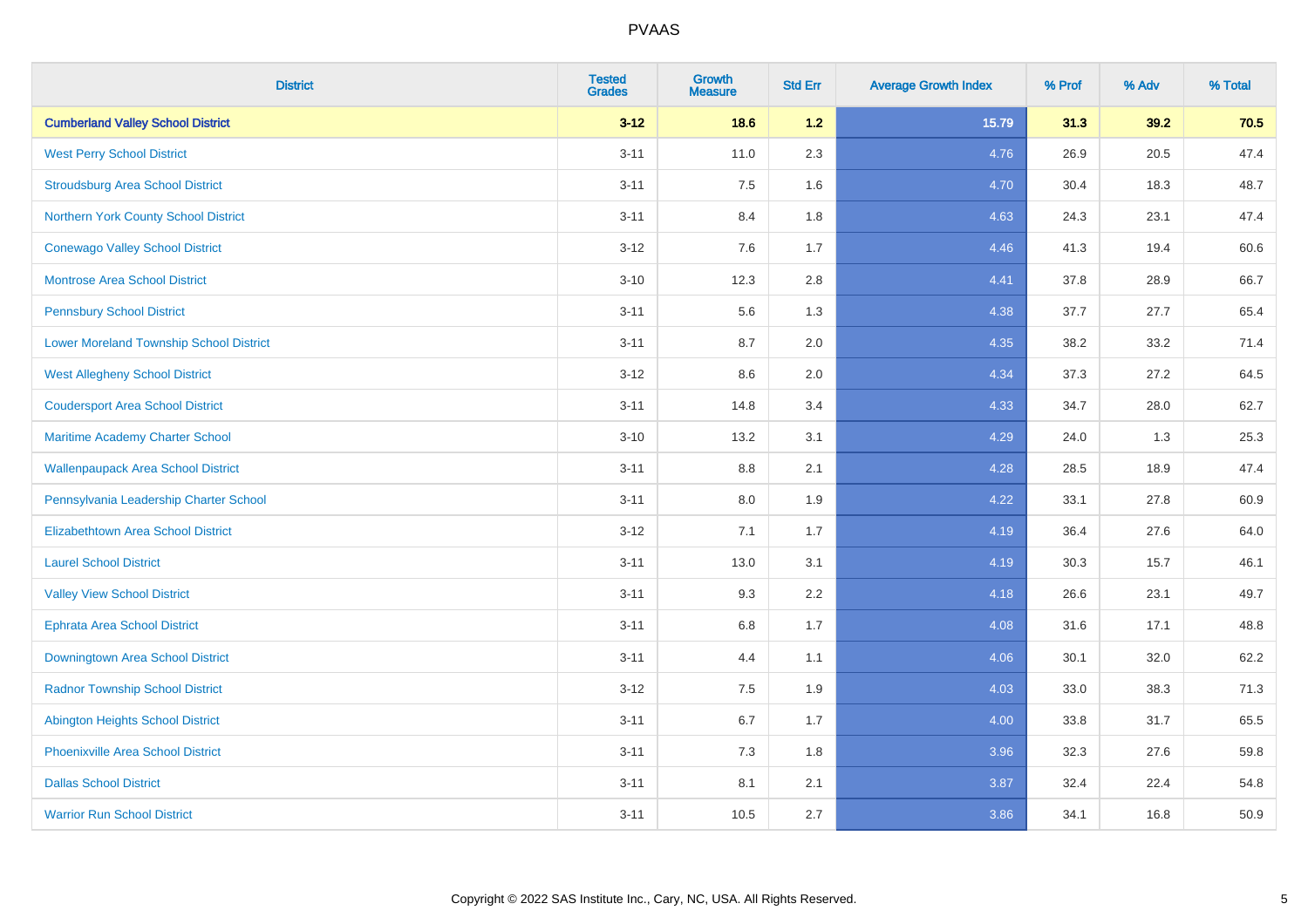| <b>District</b>                            | <b>Tested</b><br><b>Grades</b> | <b>Growth</b><br><b>Measure</b> | <b>Std Err</b> | <b>Average Growth Index</b> | % Prof | % Adv   | % Total |
|--------------------------------------------|--------------------------------|---------------------------------|----------------|-----------------------------|--------|---------|---------|
| <b>Cumberland Valley School District</b>   | $3 - 12$                       | 18.6                            | $1.2$          | 15.79                       | 31.3   | 39.2    | 70.5    |
| <b>Hazleton Area School District</b>       | $3 - 11$                       | 6.0                             | 1.6            | 3.85                        | 20.5   | 9.0     | 29.5    |
| <b>Juniata County School District</b>      | $3 - 12$                       | 7.7                             | 2.0            | 3.81                        | 22.9   | 18.9    | 41.8    |
| <b>Hampton Township School District</b>    | $3 - 11$                       | 7.4                             | 2.0            | 3.79                        | 37.9   | 39.2    | 77.0    |
| <b>Dover Area School District</b>          | $3 - 12$                       | 7.1                             | 1.9            | 3.78                        | 33.0   | 18.7    | 51.7    |
| <b>Spring Cove School District</b>         | $3 - 11$                       | 9.1                             | 2.4            | 3.77                        | 31.8   | 25.4    | 57.1    |
| <b>Reading School District</b>             | $3 - 11$                       | 4.3                             | 1.2            | 3.71                        | 16.8   | $6.0\,$ | 22.8    |
| <b>William Penn School District</b>        | $3 - 12$                       | 7.0                             | 1.9            | 3.61                        | 14.0   | 7.2     | 21.3    |
| <b>Tredyffrin-Easttown School District</b> | $3 - 10$                       | 8.7                             | 2.4            | 3.57                        | 35.2   | 35.8    | 71.0    |
| Oil City Area School District              | $3 - 11$                       | 8.6                             | 2.4            | 3.56                        | 29.1   | 13.1    | 42.2    |
| <b>York Suburban School District</b>       | $3 - 11$                       | 7.4                             | 2.1            | 3.55                        | 24.9   | 31.2    | 56.1    |
| <b>North Pocono School District</b>        | $3 - 11$                       | 13.1                            | 3.7            | 3.54                        | 31.4   | 33.3    | 64.7    |
| <b>Mars Area School District</b>           | $3 - 10$                       | 6.6                             | 1.9            | 3.45                        | 36.7   | 32.4    | 69.1    |
| <b>Fairview School District</b>            | $3 - 11$                       | 8.3                             | 2.4            | 3.43                        | 41.9   | 34.9    | 76.7    |
| <b>Wilmington Area School District</b>     | $3 - 11$                       | 11.1                            | 3.3            | 3.37                        | 29.8   | 26.2    | 56.0    |
| <b>Conrad Weiser Area School District</b>  | $3 - 11$                       | 7.1                             | 2.1            | 3.34                        | 28.2   | 14.4    | 42.6    |
| <b>Bellefonte Area School District</b>     | $3 - 11$                       | 6.7                             | 2.0            | 3.34                        | 28.8   | 21.5    | 50.2    |
| <b>Kutztown Area School District</b>       | $3 - 12$                       | 9.3                             | 2.8            | 3.34                        | 38.5   | 14.6    | 53.2    |
| South Fayette Township School District     | $3 - 11$                       | 6.0                             | 1.8            | 3.33                        | 32.2   | 38.3    | 70.5    |
| <b>Steel Valley School District</b>        | $3 - 11$                       | 11.1                            | 3.3            | 3.33                        | 34.8   | 10.1    | 44.9    |
| <b>Upper Dauphin Area School District</b>  | $3 - 11$                       | 16.5                            | 5.1            | 3.26                        | 37.5   | 26.8    | 64.3    |
| <b>Penncrest School District</b>           | $3 - 11$                       | 6.0                             | 1.9            | 3.24                        | 31.1   | 16.9    | 48.0    |
| <b>Apollo-Ridge School District</b>        | $3 - 12$                       | 9.5                             | 3.0            | 3.23                        | 34.0   | 9.4     | 43.4    |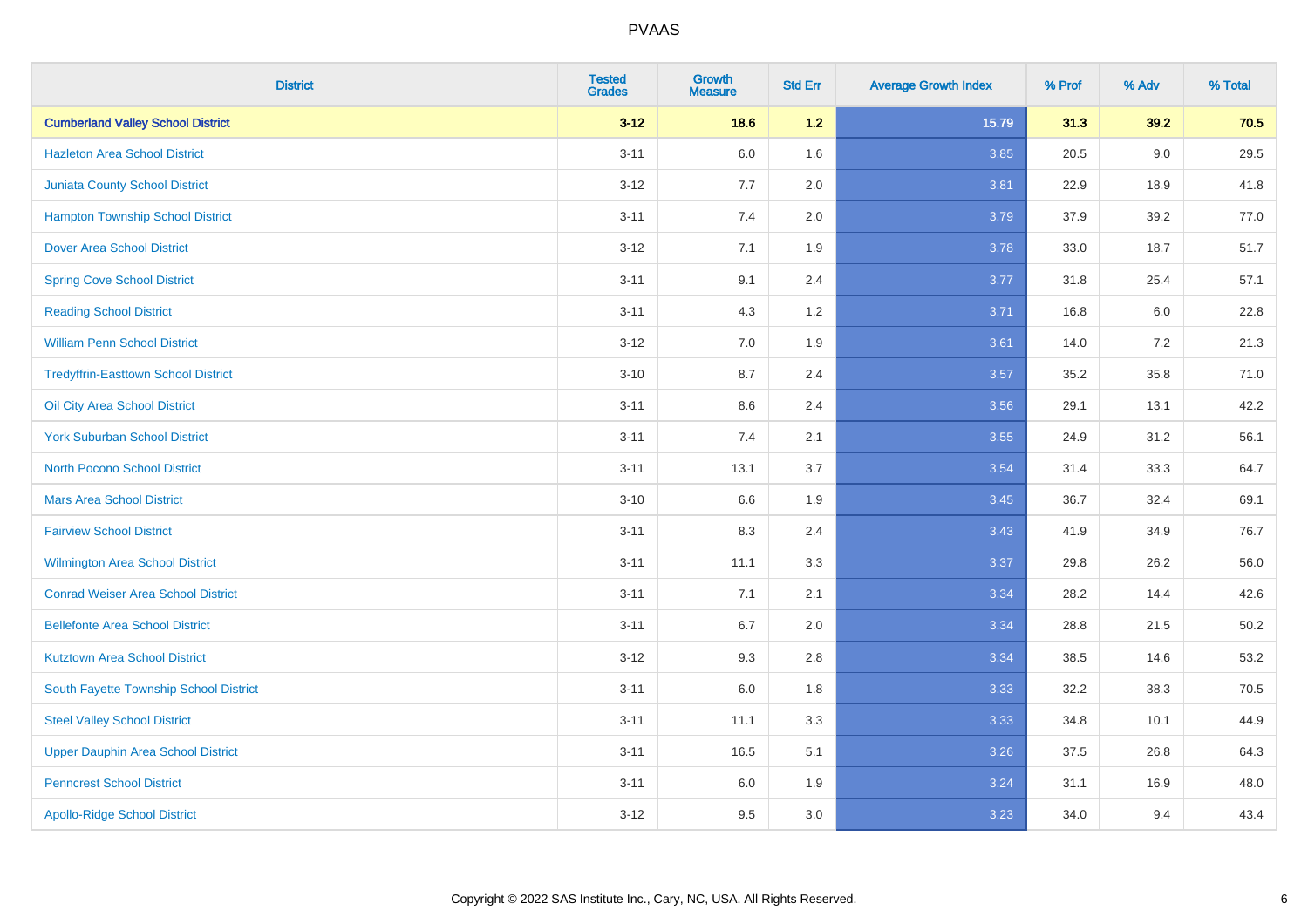| <b>District</b>                                    | <b>Tested</b><br><b>Grades</b> | <b>Growth</b><br><b>Measure</b> | <b>Std Err</b> | <b>Average Growth Index</b> | % Prof | % Adv | % Total |
|----------------------------------------------------|--------------------------------|---------------------------------|----------------|-----------------------------|--------|-------|---------|
| <b>Cumberland Valley School District</b>           | $3 - 12$                       | 18.6                            | $1.2$          | 15.79                       | 31.3   | 39.2  | 70.5    |
| <b>Avon Grove Charter School</b>                   | $3 - 11$                       | 9.8                             | 3.1            | 3.18                        | 32.4   | 26.0  | 58.4    |
| 21st Century Cyber Charter School                  | $6 - 12$                       | 6.6                             | 2.1            | 3.16                        | 29.0   | 21.8  | 50.8    |
| <b>Greenwood School District</b>                   | $3 - 11$                       | 11.3                            | 3.6            | 3.14                        | 31.2   | 32.8  | 63.9    |
| Capital Area School for the Arts Charter School    | $9 - 11$                       | 14.2                            | 4.5            | 3.13                        | 27.5   | 30.0  | 57.5    |
| <b>Kane Area School District</b>                   | $3 - 10$                       | 8.8                             | 2.9            | 3.07                        | 31.4   | 19.8  | 51.2    |
| <b>Upper Perkiomen School District</b>             | $3 - 11$                       | 5.7                             | 1.9            | 3.04                        | 25.4   | 19.9  | 45.4    |
| <b>Lower Dauphin School District</b>               | $3 - 11$                       | 5.3                             | 1.8            | 3.03                        | 30.6   | 26.8  | 57.5    |
| Allegheny-Clarion Valley School District           | $3 - 10$                       | 12.3                            | 4.1            | 3.03                        | 33.3   | 19.0  | 52.4    |
| <b>Line Mountain School District</b>               | $3 - 11$                       | 11.7                            | 3.9            | 3.01                        | 40.4   | 42.3  | 82.7    |
| <b>Bald Eagle Area School District</b>             | $3 - 11$                       | 7.6                             | 2.5            | 3.00                        | 31.6   | 15.6  | 47.3    |
| <b>Canton Area School District</b>                 | $3 - 11$                       | 8.4                             | 2.9            | 2.92                        | 13.8   | 23.0  | 36.8    |
| South Butler County School District                | $3 - 10$                       | 6.3                             | 2.2            | 2.80                        | 37.8   | 19.2  | 57.0    |
| <b>Great Valley School District</b>                | $3 - 11$                       | 5.4                             | 2.0            | 2.77                        | 33.8   | 33.5  | 67.3    |
| <b>Donegal School District</b>                     | $3 - 12$                       | 5.9                             | 2.2            | 2.72                        | 34.1   | 23.1  | 57.2    |
| <b>Tamaqua Area School District</b>                | $3 - 12$                       | 6.5                             | 2.4            | 2.72                        | 34.3   | 17.5  | 51.8    |
| <b>Crawford Central School District</b>            | $3 - 11$                       | 5.7                             | 2.1            | 2.71                        | 26.4   | 15.8  | 42.1    |
| Saint Marys Area School District                   | $3 - 11$                       | 6.0                             | 2.2            | 2.69                        | 35.4   | 18.3  | 53.7    |
| <b>Bedford Area School District</b>                | $3 - 11$                       | 6.4                             | 2.4            | 2.68                        | 31.0   | 20.6  | 51.6    |
| <b>Commonwealth Charter Academy Charter School</b> | $3 - 10$                       | 4.2                             | 1.6            | 2.68                        | 27.0   | 15.6  | 42.5    |
| <b>Palisades School District</b>                   | $3 - 11$                       | 7.7                             | 2.9            | 2.66                        | 27.8   | 20.3  | 48.1    |
| Northern Tioga School District                     | $3 - 12$                       | 6.8                             | 2.6            | 2.64                        | 25.0   | 16.9  | 41.9    |
| <b>Homer-Center School District</b>                | $3 - 11$                       | 8.8                             | 3.5            | 2.53                        | 38.0   | 17.7  | 55.8    |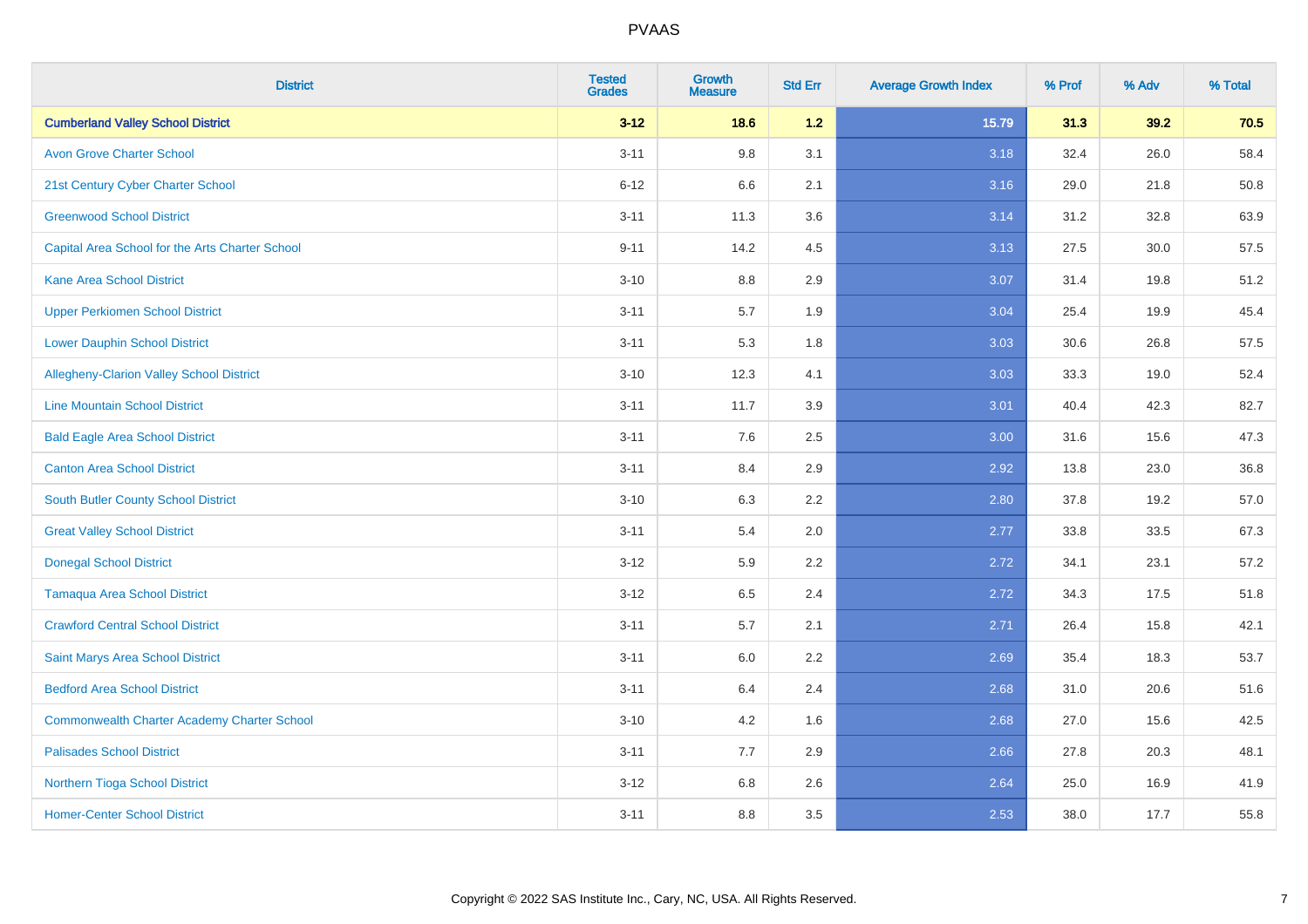| <b>District</b>                                | <b>Tested</b><br><b>Grades</b> | <b>Growth</b><br><b>Measure</b> | <b>Std Err</b> | <b>Average Growth Index</b> | % Prof | % Adv | % Total |
|------------------------------------------------|--------------------------------|---------------------------------|----------------|-----------------------------|--------|-------|---------|
| <b>Cumberland Valley School District</b>       | $3 - 12$                       | 18.6                            | 1.2            | 15.79                       | 31.3   | 39.2  | 70.5    |
| Northern Lehigh School District                | $3 - 12$                       | 6.1                             | 2.5            | 2.42                        | 21.4   | 18.0  | 39.3    |
| <b>Bentworth School District</b>               | $3 - 11$                       | 7.0                             | 3.0            | 2.36                        | 26.6   | 17.0  | 43.6    |
| <b>Red Lion Area School District</b>           | $3 - 11$                       | 4.5                             | 1.9            | 2.31                        | 32.3   | 21.5  | 53.8    |
| Huntingdon Area School District                | $3 - 11$                       | 5.8                             | 2.6            | 2.28                        | 27.8   | 17.4  | 45.2    |
| <b>Brandywine Heights Area School District</b> | $3 - 11$                       | 5.8                             | 2.6            | 2.27                        | 27.7   | 28.6  | 56.2    |
| East Pennsboro Area School District            | $3 - 11$                       | 4.8                             | 2.1            | 2.26                        | 36.8   | 16.9  | 53.7    |
| <b>Wallingford-Swarthmore School District</b>  | $3 - 10$                       | 5.0                             | 2.2            | 2.25                        | 33.3   | 37.1  | 70.4    |
| <b>Glendale School District</b>                | $3 - 10$                       | 7.9                             | 3.5            | 2.25                        | 42.6   | 9.3   | 51.8    |
| <b>Blue Ridge School District</b>              | $3 - 11$                       | 8.3                             | 3.7            | 2.24                        | 29.6   | 9.3   | 38.9    |
| Mastery Charter School - Hardy Williams        | $3 - 11$                       | 6.6                             | 3.0            | 2.21                        | 24.7   | 1.2   | 25.9    |
| <b>Brookville Area School District</b>         | $3 - 11$                       | 6.8                             | 3.1            | 2.19                        | 46.1   | 14.6  | 60.7    |
| <b>Mckeesport Area School District</b>         | $3 - 12$                       | 4.6                             | 2.2            | 2.14                        | 21.1   | 4.4   | 25.5    |
| <b>Muncy School District</b>                   | $3 - 11$                       | 6.9                             | 3.3            | 2.12                        | 37.6   | 18.8  | 56.4    |
| <b>Northeastern York School District</b>       | $3 - 11$                       | 3.8                             | 1.8            | 2.11                        | 32.7   | 21.0  | 53.7    |
| Northampton Area School District               | $3 - 11$                       | 3.2                             | 1.5            | 2.05                        | 29.8   | 17.9  | 47.7    |
| <b>Keystone Central School District</b>        | $3 - 11$                       | 3.6                             | 1.8            | 2.04                        | 27.1   | 14.6  | 41.8    |
| <b>Benton Area School District</b>             | $3 - 10$                       | 8.1                             | 4.0            | 2.01                        | 35.7   | 28.6  | 64.3    |
| Pennsylvania Distance Learning Charter School  | $3 - 12$                       | 6.8                             | 3.4            | 1.99                        | 19.8   | 6.2   | 25.9    |
| <b>South Middleton School District</b>         | $3 - 11$                       | 4.4                             | 2.2            | 1.95                        | 31.1   | 16.4  | 47.5    |
| <b>Oswayo Valley School District</b>           | $3-12$                         | 9.9                             | 5.1            | 1.93                        | 26.5   | 44.1  | 70.6    |
| <b>Spring Grove Area School District</b>       | $3 - 11$                       | 3.9                             | 2.0            | 1.90                        | 30.0   | 23.0  | 53.0    |
| <b>Eastern Lebanon County School District</b>  | $3 - 11$                       | 4.0                             | 2.1            | 1.89                        | 23.5   | 11.5  | 35.0    |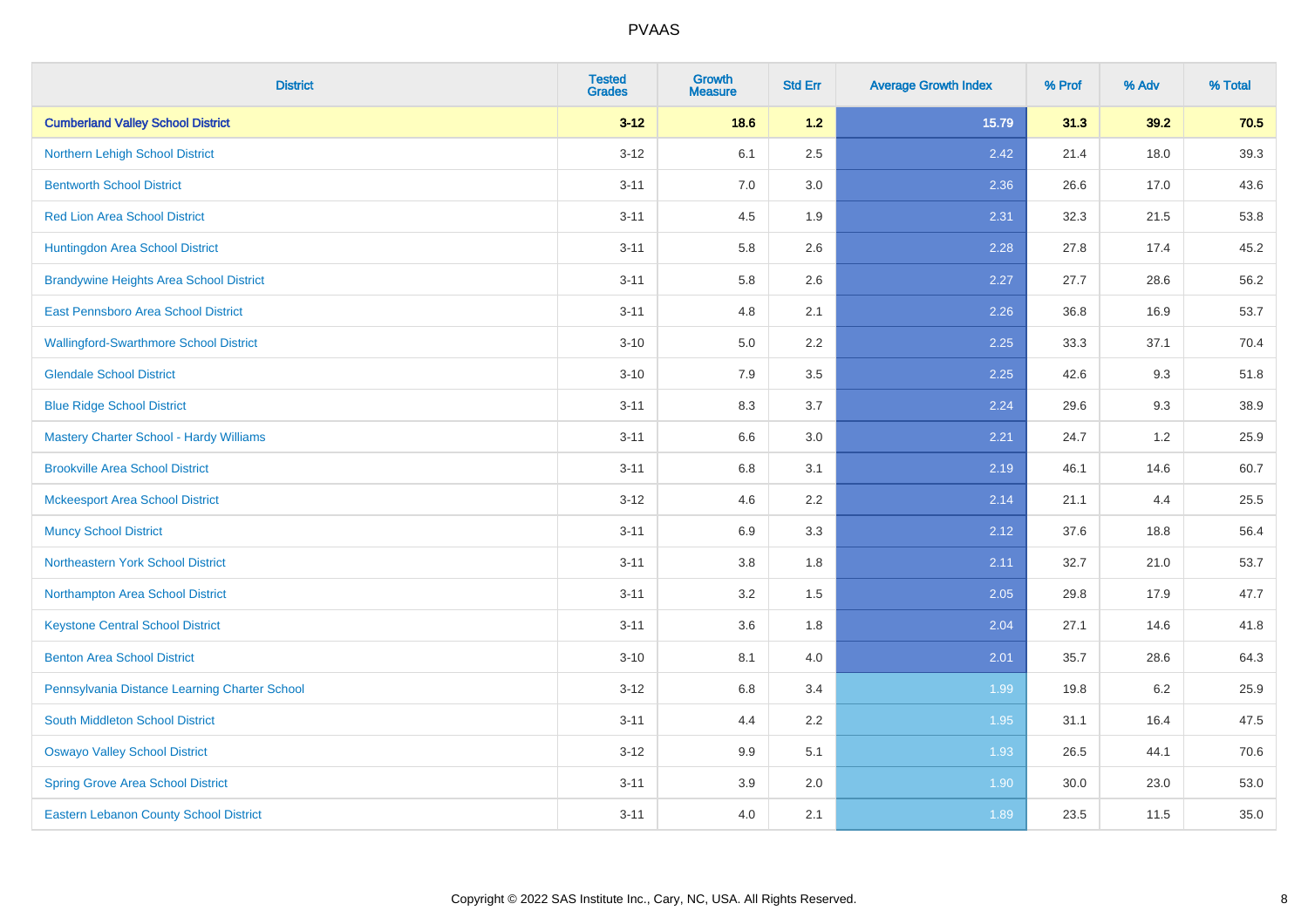| <b>District</b>                             | <b>Tested</b><br><b>Grades</b> | <b>Growth</b><br><b>Measure</b> | <b>Std Err</b> | <b>Average Growth Index</b> | % Prof | % Adv | % Total |
|---------------------------------------------|--------------------------------|---------------------------------|----------------|-----------------------------|--------|-------|---------|
| <b>Cumberland Valley School District</b>    | $3 - 12$                       | 18.6                            | $1.2$          | 15.79                       | 31.3   | 39.2  | 70.5    |
| <b>United School District</b>               | $3 - 11$                       | 6.3                             | 3.3            | 1.89                        | 38.8   | 16.3  | 55.0    |
| <b>Perkiomen Valley School District</b>     | $3 - 11$                       | 2.7                             | 1.5            | 1.83                        | 35.0   | 25.3  | 60.3    |
| <b>Central Valley School District</b>       | $3 - 10$                       | 4.7                             | 2.6            | 1.83                        | 37.8   | 18.5  | 56.3    |
| <b>Sayre Area School District</b>           | $3 - 11$                       | 5.8                             | 3.2            | 1.81                        | 30.3   | 21.0  | 51.3    |
| Leechburg Area School District              | $3 - 11$                       | 7.0                             | 3.9            | 1.79                        | 37.7   | 4.9   | 42.6    |
| Mt Lebanon School District                  | $3 - 11$                       | 2.4                             | 1.3            | 1.79                        | 39.3   | 37.4  | 76.8    |
| <b>Wyalusing Area School District</b>       | $3 - 12$                       | 5.7                             | 3.2            | 1.78                        | 38.6   | 12.9  | 51.4    |
| <b>Multicultural Academy Charter School</b> | $9 - 11$                       | 6.0                             | 3.4            | 1.77                        | 12.3   | 0.0   | 12.3    |
| <b>Port Allegany School District</b>        | $3 - 11$                       | 6.5                             | 3.7            | 1.74                        | 26.4   | 11.3  | 37.7    |
| <b>Penn-Trafford School District</b>        | $3 - 11$                       | 2.9                             | 1.8            | 1.68                        | 46.3   | 26.2  | 72.5    |
| <b>West Shore School District</b>           | $3 - 12$                       | 2.2                             | 1.3            | 1.68                        | 31.8   | 15.2  | 47.1    |
| <b>Waynesboro Area School District</b>      | $3 - 12$                       | 3.0                             | 1.8            | 1.67                        | 26.0   | 23.5  | 49.5    |
| Dr Robert Ketterer Charter School Inc       | $6 - 12$                       | 7.1                             | 4.3            | 1.66                        | 7.3    | 1.7   | 9.0     |
| <b>Halifax Area School District</b>         | $3 - 11$                       | 5.8                             | 3.5            | 1.64                        | 32.1   | 18.9  | 50.9    |
| <b>Salisbury Township School District</b>   | $3 - 11$                       | 5.8                             | 3.6            | 1.62                        | 24.4   | 12.6  | 37.0    |
| <b>Fort Leboeuf School District</b>         | $3 - 11$                       | 3.5                             | 2.2            | 1.58                        | 32.0   | 16.8  | 48.8    |
| <b>Gateway School District</b>              | $3 - 11$                       | 3.1                             | 2.0            | 1.55                        | 35.7   | 18.5  | 54.2    |
| <b>Smethport Area School District</b>       | $3 - 12$                       | 5.8                             | 3.8            | 1.52                        | 24.6   | 20.0  | 44.6    |
| <b>Northern Potter School District</b>      | $3 - 12$                       | 6.8                             | 4.6            | 1.48                        | 30.6   | 11.1  | 41.7    |
| South Western School District               | $3-12$                         | $2.5\,$                         | 1.7            | 1.48                        | 36.2   | 19.7  | 55.9    |
| Susquehanna Township School District        | $3 - 12$                       | 3.9                             | 2.7            | 1.45                        | 19.0   | 13.1  | 32.0    |
| <b>Conestoga Valley School District</b>     | $3 - 11$                       | 2.4                             | 1.7            | 1.43                        | 35.0   | 23.5  | 58.5    |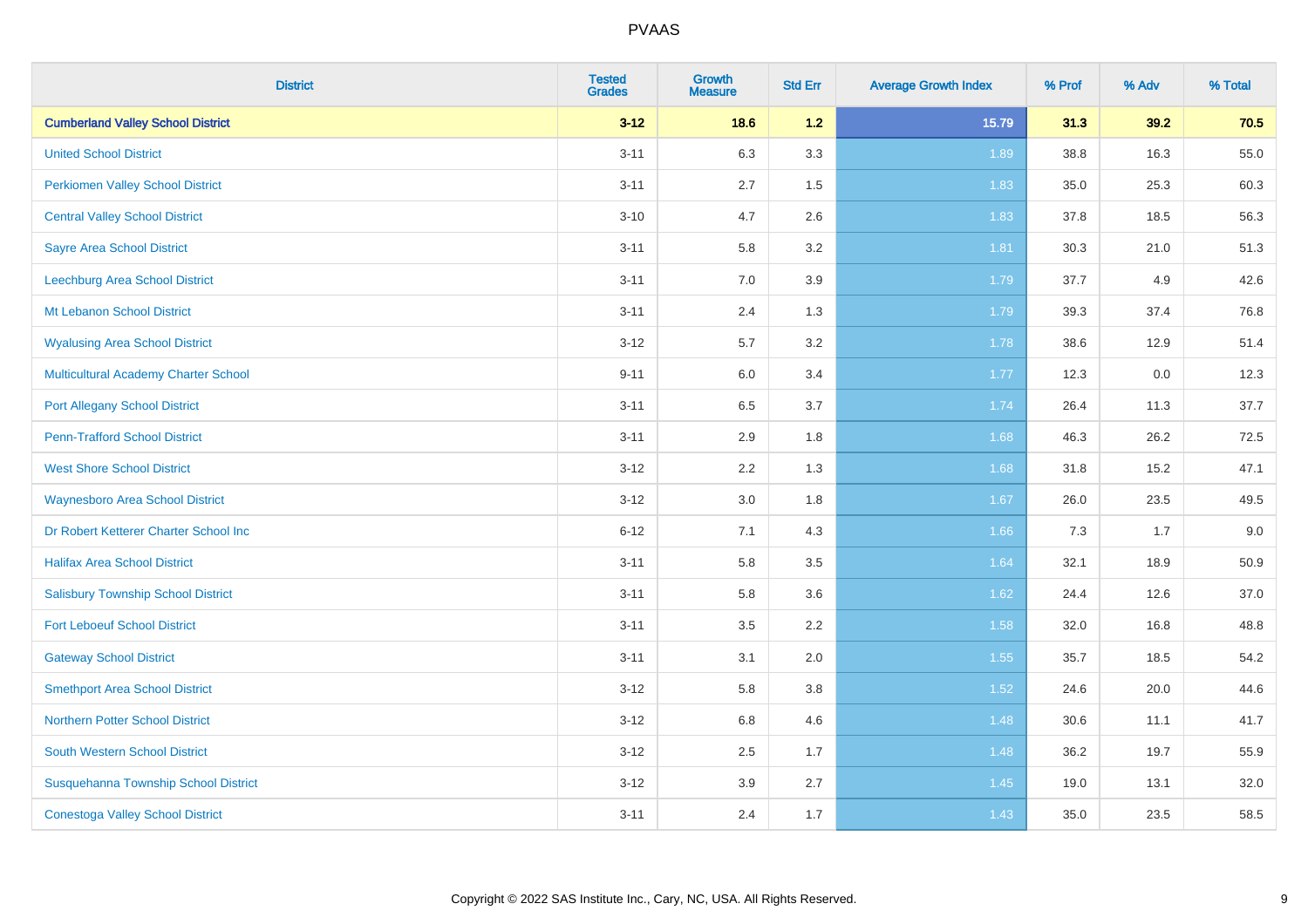| <b>District</b>                                | <b>Tested</b><br><b>Grades</b> | <b>Growth</b><br><b>Measure</b> | <b>Std Err</b> | <b>Average Growth Index</b> | % Prof | % Adv | % Total |
|------------------------------------------------|--------------------------------|---------------------------------|----------------|-----------------------------|--------|-------|---------|
| <b>Cumberland Valley School District</b>       | $3 - 12$                       | 18.6                            | $1.2$          | 15.79                       | 31.3   | 39.2  | 70.5    |
| <b>Midd-West School District</b>               | $3 - 11$                       | 3.6                             | 2.6            | 1.42                        | 28.6   | 25.0  | 53.6    |
| <b>Western Wayne School District</b>           | $3 - 11$                       | 3.6                             | 2.6            | 1.39                        | 30.8   | 16.2  | 47.0    |
| <b>Conemaugh Township Area School District</b> | $3 - 12$                       | 4.8                             | 3.5            | 1.39                        | 30.9   | 27.8  | 58.8    |
| <b>Mastery Charter School - Thomas Campus</b>  | $3 - 10$                       | 7.9                             | 5.7            | 1.39                        | 12.5   | 0.0   | 12.5    |
| <b>Chestnut Ridge School District</b>          | $3-12$                         | 4.0                             | 2.9            | 1.38                        | 33.2   | 11.0  | 44.2    |
| Philipsburg-Osceola Area School District       | $3 - 11$                       | 4.1                             | 3.0            | 1.37                        | 22.5   | 16.2  | 38.8    |
| <b>Keystone School District</b>                | $3 - 11$                       | 7.8                             | 5.7            | 1.37                        | 35.0   | 45.0  | 80.0    |
| <b>Ringgold School District</b>                | $3 - 11$                       | 2.9                             | 2.2            | 1.32                        | 23.8   | 13.3  | 37.1    |
| Pennsylvania Virtual Charter School            | $3 - 11$                       | 4.4                             | 3.4            | 1.31                        | 29.8   | 21.2  | 51.0    |
| <b>Purchase Line School District</b>           | $3-12$                         | 4.3                             | 3.3            | 1.30                        | 32.3   | 9.0   | 41.4    |
| Johnsonburg Area School District               | $3 - 11$                       | 5.0                             | 3.9            | 1.27                        | 35.5   | 11.8  | 47.4    |
| <b>Bloomsburg Area School District</b>         | $3 - 10$                       | 4.3                             | 3.4            | $1.26$                      | 36.5   | 20.6  | 57.1    |
| <b>Bellwood-Antis School District</b>          | $3 - 10$                       | 3.5                             | 2.8            | 1.24                        | 40.9   | 19.4  | 60.2    |
| <b>Upper Dublin School District</b>            | $3-12$                         | 2.1                             | 1.8            | 1.19                        | 34.7   | 30.0  | 64.7    |
| <b>Solanco School District</b>                 | $3 - 11$                       | 2.2                             | 1.8            | 1.18                        | 27.2   | 15.0  | 42.3    |
| <b>Newport School District</b>                 | $3 - 12$                       | $3.8\,$                         | 3.3            | 1.17                        | 38.8   | 10.4  | 49.2    |
| People For People Charter School               | $3-12$                         | 6.4                             | 5.6            | $1.15$                      | 2.4    | 0.0   | 2.4     |
| Esperanza Cyber Charter School                 | $3 - 11$                       | 7.1                             | 6.1            | 1.15                        | 8.8    | 2.9   | 11.8    |
| <b>Southeast Delco School District</b>         | $3 - 10$                       | 3.9                             | 3.5            | 1.12                        | 18.6   | 3.4   | 22.0    |
| <b>Athens Area School District</b>             | $3 - 11$                       | 2.6                             | 2.3            | 1.11                        | 34.9   | 12.3  | 47.3    |
| <b>Haverford Township School District</b>      | $3 - 11$                       | 1.4                             | 1.4            | 1.05                        | 36.7   | 26.3  | 63.0    |
| <b>Bermudian Springs School District</b>       | $3 - 11$                       | 2.5                             | 2.4            | 1.05                        | 31.8   | 23.5  | 55.3    |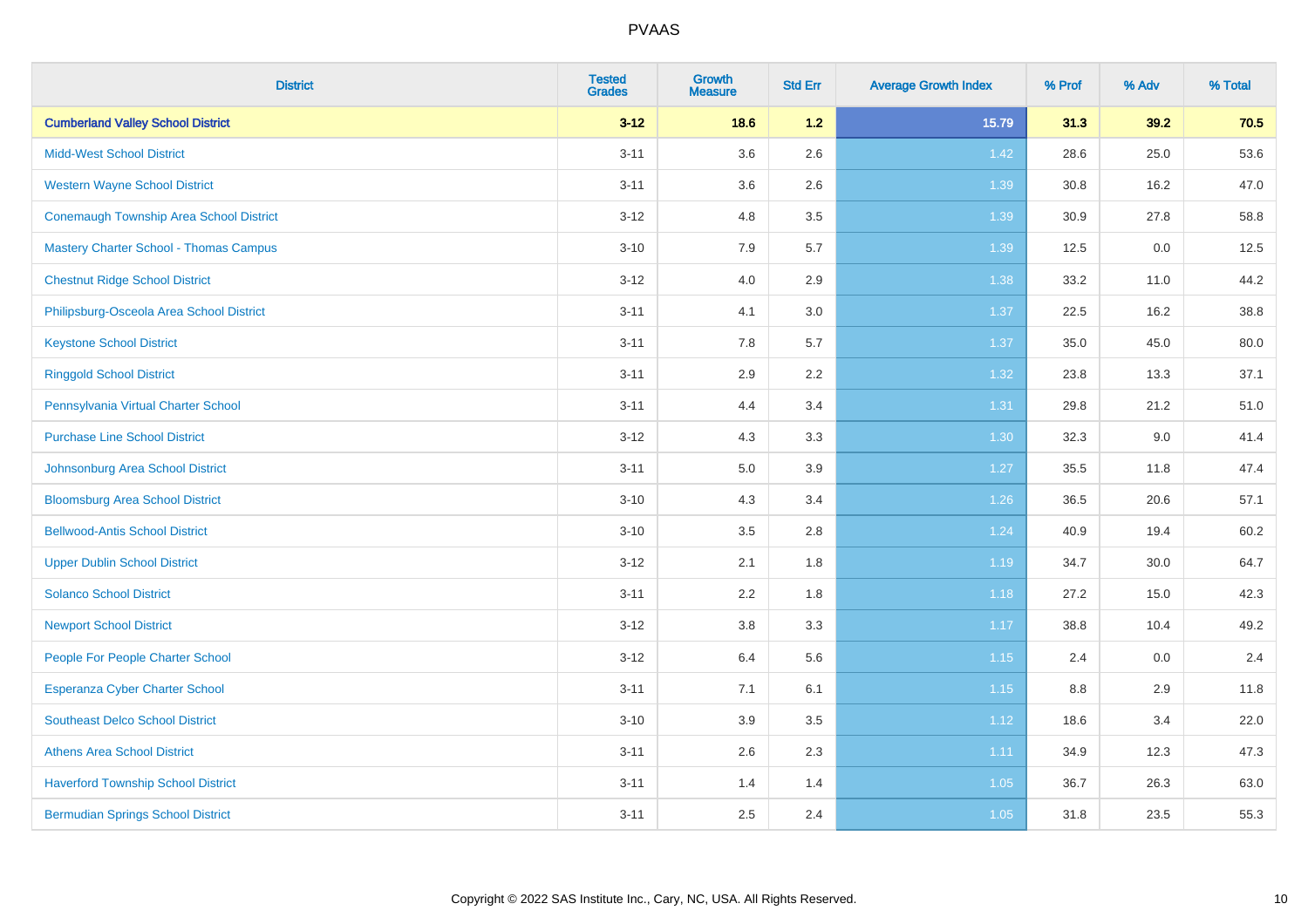| <b>District</b>                                 | <b>Tested</b><br><b>Grades</b> | <b>Growth</b><br><b>Measure</b> | <b>Std Err</b> | <b>Average Growth Index</b> | % Prof | % Adv | % Total |
|-------------------------------------------------|--------------------------------|---------------------------------|----------------|-----------------------------|--------|-------|---------|
| <b>Cumberland Valley School District</b>        | $3 - 12$                       | 18.6                            | $1.2$          | 15.79                       | 31.3   | 39.2  | 70.5    |
| <b>Sharpsville Area School District</b>         | $3 - 11$                       | 3.8                             | 3.7            | 1.04                        | 41.1   | 23.2  | 64.3    |
| <b>Brownsville Area School District</b>         | $3 - 12$                       | 3.9                             | 3.8            | 1.04                        | 22.0   | 8.5   | 30.5    |
| Esperanza Academy Charter School                | $4 - 11$                       | 2.1                             | 2.1            | 1.01                        | 14.2   | 3.6   | 17.8    |
| <b>Galeton Area School District</b>             | $3 - 11$                       | 5.4                             | 5.4            | 1.01                        | 33.3   | 22.2  | 55.6    |
| West Jefferson Hills School District            | $3 - 11$                       | 1.9                             | 1.9            | 0.99                        | 34.8   | 27.3  | 62.1    |
| <b>Centennial School District</b>               | $3 - 10$                       | 1.5                             | 1.5            | 0.98                        | 23.6   | 12.4  | 36.0    |
| <b>Eastern Lancaster County School District</b> | $3 - 12$                       | 2.9                             | 3.2            | 0.91                        | 35.2   | 36.4  | 71.6    |
| <b>Pottstown School District</b>                | $3 - 12$                       | 2.0                             | 2.2            | 0.88                        | 19.4   | 6.2   | 25.6    |
| Hope For Hyndman Charter School                 | $3 - 11$                       | 5.1                             | 5.8            | 0.88                        | 14.3   | 7.1   | 21.4    |
| <b>Clarion Area School District</b>             | $3 - 11$                       | 3.2                             | 3.7            | 0.88                        | 31.7   | 13.3  | 45.0    |
| Aspira Bilingual Cyber Charter School           | $3 - 11$                       | 5.1                             | 5.8            | 0.87                        | 4.8    | 0.0   | 4.8     |
| <b>Blackhawk School District</b>                | $3 - 11$                       | 2.0                             | 2.3            | 0.87                        | 34.6   | 20.7  | 55.3    |
| <b>Moon Area School District</b>                | $3 - 11$                       | 1.5                             | 1.8            | 0.86                        | 34.5   | 25.5  | 60.0    |
| <b>North Clarion County School District</b>     | $3 - 12$                       | 3.4                             | 4.1            | 0.83                        | 45.0   | 18.8  | 63.8    |
| Penn-Delco School District                      | $3 - 11$                       | 1.3                             | 1.8            | 0.75                        | 26.5   | 12.6  | 39.1    |
| <b>School Lane Charter School</b>               | $3 - 11$                       | 2.6                             | 3.6            | 0.72                        | 23.1   | 18.7  | 41.8    |
| <b>Lewisburg Area School District</b>           | $3 - 11$                       | 1.7                             | 2.4            | 0.72                        | 35.9   | 35.9  | 71.8    |
| <b>Forest Hills School District</b>             | $3 - 11$                       | 1.8                             | 2.5            | 0.71                        | 28.8   | 10.3  | 39.1    |
| <b>Tunkhannock Area School District</b>         | $3 - 11$                       | 1.4                             | 2.0            | 0.71                        | 29.8   | 18.1  | 47.9    |
| <b>Mercer Area School District</b>              | $3 - 11$                       | 2.2                             | 3.1            | 0.70                        | 24.4   | 11.8  | 36.2    |
| <b>Springfield School District</b>              | $3 - 11$                       | 1.2                             | 1.7            | 0.69                        | 31.8   | 25.2  | 56.9    |
| <b>Williams Valley School District</b>          | $3 - 11$                       | 2.6                             | 3.7            | 0.69                        | 17.0   | 5.1   | 22.0    |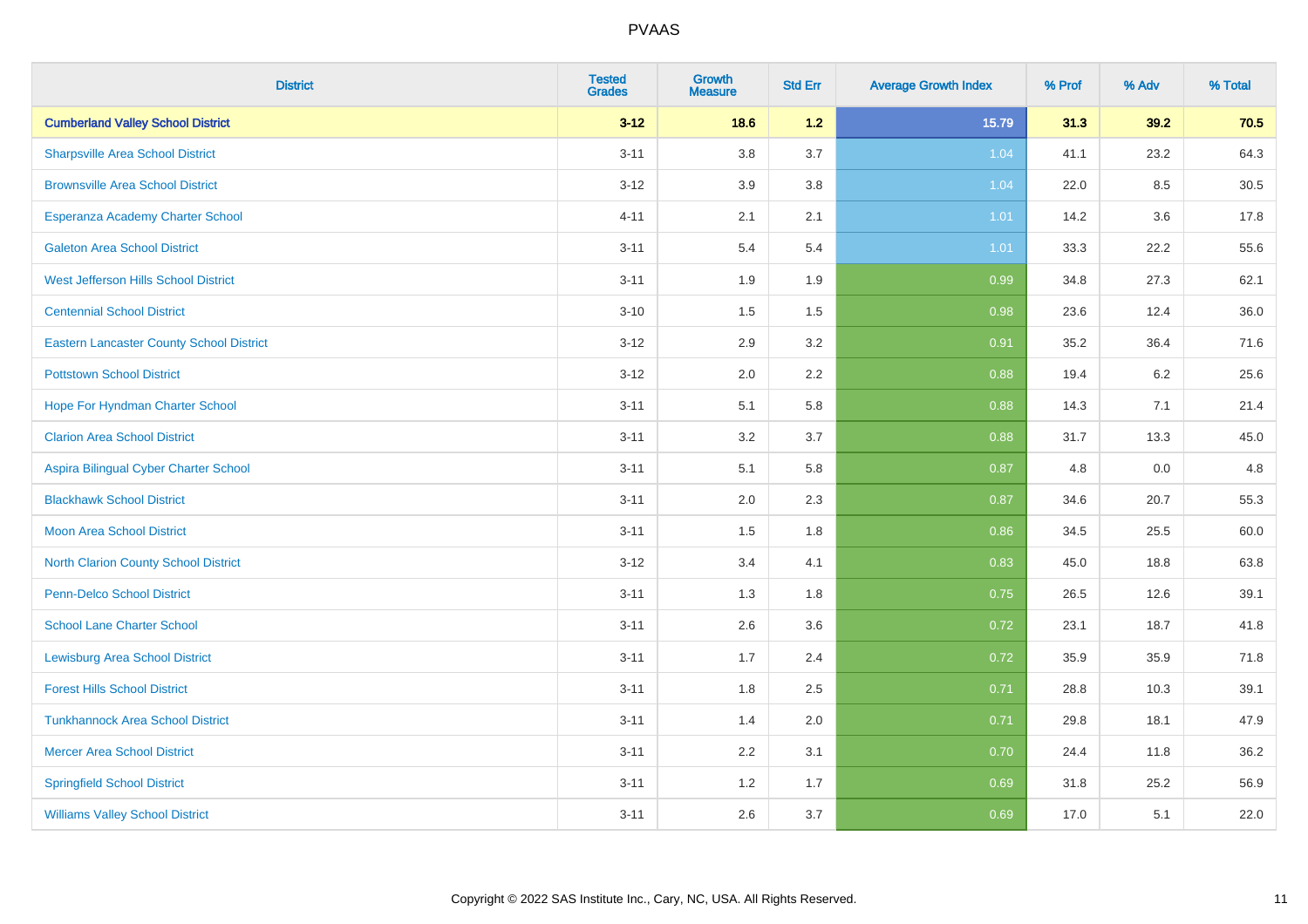| <b>District</b>                                    | <b>Tested</b><br><b>Grades</b> | <b>Growth</b><br><b>Measure</b> | <b>Std Err</b> | <b>Average Growth Index</b> | % Prof | % Adv | % Total |
|----------------------------------------------------|--------------------------------|---------------------------------|----------------|-----------------------------|--------|-------|---------|
| <b>Cumberland Valley School District</b>           | $3 - 12$                       | 18.6                            | $1.2$          | 15.79                       | 31.3   | 39.2  | 70.5    |
| <b>Union School District</b>                       | $3 - 12$                       | 2.5                             | 3.7            | 0.69                        | 17.9   | 10.4  | 28.4    |
| <b>Mastery Charter School - Pickett Campus</b>     | $6 - 10$                       | 2.7                             | 4.2            | 0.65                        | 20.6   | 0.0   | 20.6    |
| <b>Belmont Charter School</b>                      | $3 - 10$                       | 2.2                             | 3.4            | 0.64                        | 5.3    | 1.8   | $7.0\,$ |
| <b>Bensalem Township School District</b>           | $3 - 11$                       | 1.0                             | 1.6            | 0.63                        | 24.3   | 10.7  | 34.9    |
| <b>Bethlehem-Center School District</b>            | $3 - 10$                       | 2.1                             | 3.5            | 0.59                        | 32.3   | 4.6   | 36.9    |
| <b>Sullivan County School District</b>             | $3 - 10$                       | 2.5                             | 4.3            | 0.58                        | 43.6   | 7.7   | 51.3    |
| <b>Abington School District</b>                    | $3 - 10$                       | 0.9                             | 1.6            | 0.57                        | 29.7   | 28.7  | 58.4    |
| <b>Oley Valley School District</b>                 | $3 - 11$                       | 1.4                             | 2.4            | 0.56                        | 37.4   | 23.9  | 61.4    |
| <b>Upper Moreland Township School District</b>     | $3 - 11$                       | 1.1                             | 2.0            | 0.56                        | 24.8   | 26.6  | 51.3    |
| <b>Seneca Valley School District</b>               | $3 - 11$                       | 0.8                             | 1.4            | 0.54                        | 40.6   | 25.2  | 65.8    |
| Shenango Area School District                      | $3 - 11$                       | 1.7                             | 3.2            | 0.52                        | 41.4   | 13.8  | 55.3    |
| Juniata Valley School District                     | $3 - 11$                       | 1.6                             | 3.2            | 0.51                        | 23.1   | 9.4   | 32.5    |
| Daniel Boone Area School District                  | $3 - 12$                       | 0.9                             | 1.9            | 0.46                        | 28.9   | 22.0  | 51.0    |
| <b>Annville-Cleona School District</b>             | $3 - 12$                       | 1.1                             | 2.4            | 0.45                        | 34.8   | 13.6  | 48.5    |
| <b>MaST Community Charter School II</b>            | $3 - 10$                       | 1.4                             | 3.0            | 0.45                        | 16.1   | 4.6   | 20.7    |
| Philadelphia Electrical & Tech Charter High School | $10 - 10$                      | 1.2                             | 2.6            | 0.45                        | 0.9    | 0.0   | 0.9     |
| <b>Brentwood Borough School District</b>           | $3 - 11$                       | 1.3                             | 3.0            | 0.44                        | 20.2   | 16.0  | 36.2    |
| <b>Austin Area School District</b>                 | $3 - 11$                       | 2.6                             | 6.0            | 0.43                        | 25.0   | 18.8  | 43.8    |
| <b>Reach Cyber Charter School</b>                  | $3 - 11$                       | 1.4                             | 3.6            | 0.40                        | 32.9   | 15.2  | 48.1    |
| Pennsylvania Cyber Charter School                  | $3 - 11$                       | 0.6                             | 1.5            | 0.37                        | 20.8   | 8.1   | 28.9    |
| <b>Upper Adams School District</b>                 | $3 - 11$                       | 0.9                             | 2.5            | 0.37                        | 33.0   | 17.0  | 50.0    |
| <b>Wattsburg Area School District</b>              | $3 - 11$                       | 1.0                             | 2.7            | 0.36                        | 20.4   | 12.4  | 32.7    |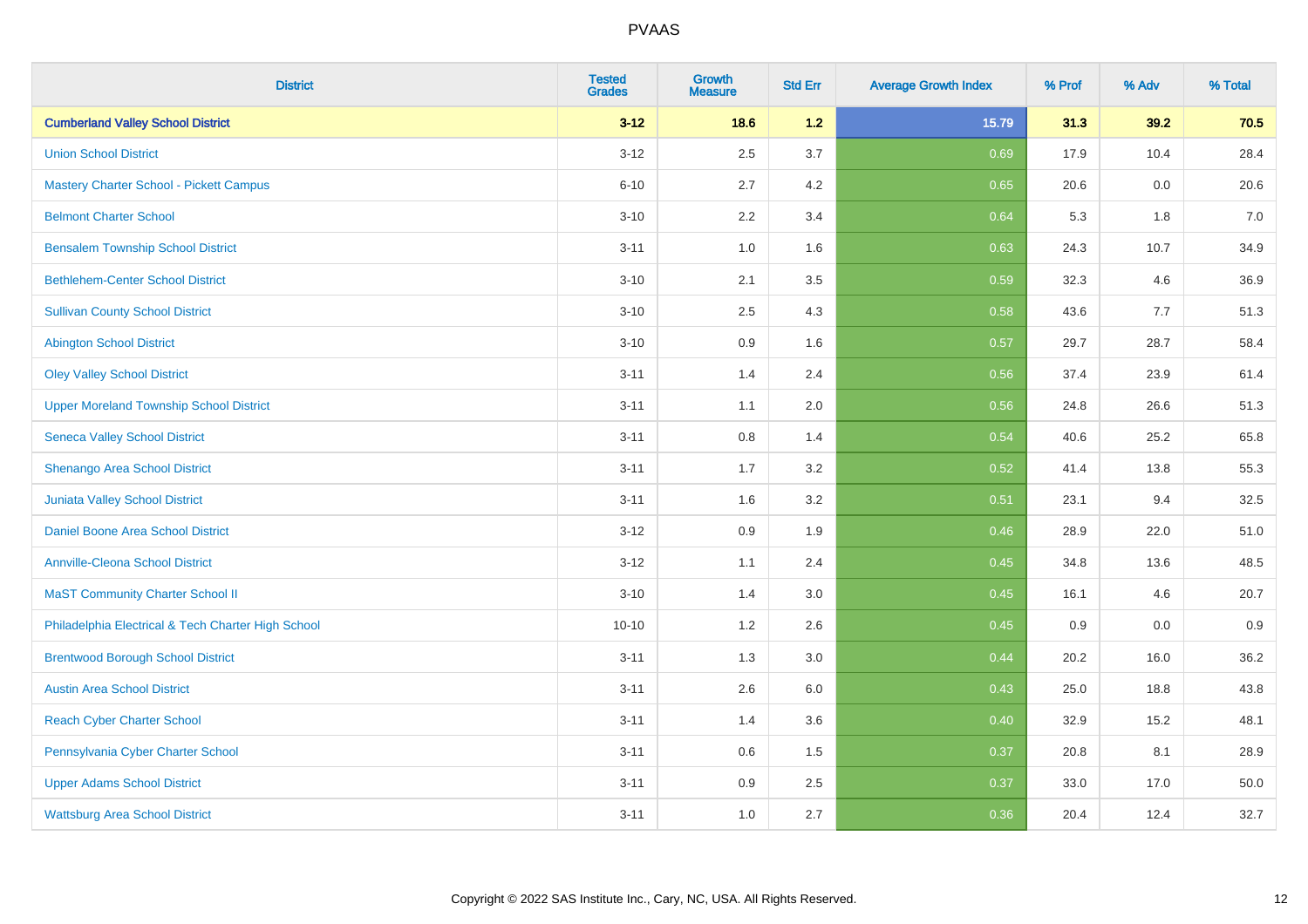| <b>District</b>                                  | <b>Tested</b><br><b>Grades</b> | <b>Growth</b><br><b>Measure</b> | <b>Std Err</b> | <b>Average Growth Index</b> | % Prof | % Adv | % Total |
|--------------------------------------------------|--------------------------------|---------------------------------|----------------|-----------------------------|--------|-------|---------|
| <b>Cumberland Valley School District</b>         | $3 - 12$                       | 18.6                            | 1.2            | 15.79                       | 31.3   | 39.2  | 70.5    |
| <b>North Star School District</b>                | $3 - 11$                       | 1.1                             | 3.3            | 0.34                        | 26.2   | 20.0  | 46.2    |
| <b>Avella Area School District</b>               | $3 - 12$                       | 1.6                             | 4.7            | 0.34                        | 34.8   | 7.2   | 42.0    |
| <b>Wilson School District</b>                    | $3 - 12$                       | 0.5                             | 1.5            | 0.32                        | 30.4   | 25.5  | 55.9    |
| <b>Hopewell Area School District</b>             | $3 - 11$                       | 0.8                             | 2.6            | 0.31                        | 34.5   | 12.4  | 46.9    |
| South Williamsport Area School District          | $3 - 10$                       | 0.9                             | 3.1            | 0.31                        | 38.4   | 11.6  | 50.0    |
| <b>New Foundations Charter School</b>            | $3 - 11$                       | 0.6                             | 2.2            | 0.29                        | 22.4   | 4.0   | 26.4    |
| <b>Jersey Shore Area School District</b>         | $3 - 11$                       | 0.7                             | 2.5            | 0.27                        | 39.3   | 13.6  | 52.9    |
| <b>Tech Freire Charter School</b>                | $9 - 11$                       | 0.7                             | 2.5            | 0.27                        | 3.6    | 0.0   | 3.6     |
| <b>Marion Center Area School District</b>        | $3 - 10$                       | 0.8                             | 2.9            | 0.27                        | 23.3   | 11.1  | 34.4    |
| <b>Shippensburg Area School District</b>         | $3 - 11$                       | 0.5                             | 1.8            | 0.26                        | 23.5   | 22.8  | 46.3    |
| <b>Hamburg Area School District</b>              | $3 - 11$                       | 0.6                             | 2.4            | 0.25                        | 28.0   | 15.5  | 43.6    |
| <b>Ridley School District</b>                    | $3 - 12$                       | 0.3                             | 1.6            | 0.21                        | 32.0   | 10.7  | 42.6    |
| <b>Tulpehocken Area School District</b>          | $3 - 12$                       | 1.0                             | 4.9            | 0.20                        | 11.5   | 23.1  | 34.6    |
| <b>Tidioute Community Charter School</b>         | $3 - 11$                       | 0.8                             | 4.4            | 0.19                        | 18.1   | 6.9   | 25.0    |
| <b>Garnet Valley School District</b>             | $3 - 10$                       | 0.2                             | 1.7            | 0.13                        | 34.9   | 26.4  | 61.3    |
| <b>Central Columbia School District</b>          | $3 - 12$                       | 0.3                             | 2.3            | 0.12                        | 25.4   | 37.6  | 63.0    |
| Altoona Area School District                     | $3 - 12$                       | 0.1                             | 1.5            | 0.07                        | 29.0   | 13.8  | 42.8    |
| Community Academy Of Philadelphia Charter School | $3 - 11$                       | 0.1                             | 2.6            | 0.06                        | 9.7    | 2.6   | 12.4    |
| Penn Hills School District                       | $3 - 11$                       | 0.0                             | 2.4            | 0.02                        | 18.4   | 7.1   | 25.6    |
| Southern Tioga School District                   | $3 - 11$                       | $-0.1$                          | 2.8            | $-0.03$                     | 26.3   | 10.3  | 36.6    |
| <b>Warren County School District</b>             | $3 - 11$                       | $-0.1$                          | 1.6            | $-0.06$                     | 26.7   | 9.7   | 36.4    |
| <b>Northern Cambria School District</b>          | $3 - 11$                       | $-0.3$                          | 3.4            | $-0.09$                     | 26.5   | 1.2   | 27.7    |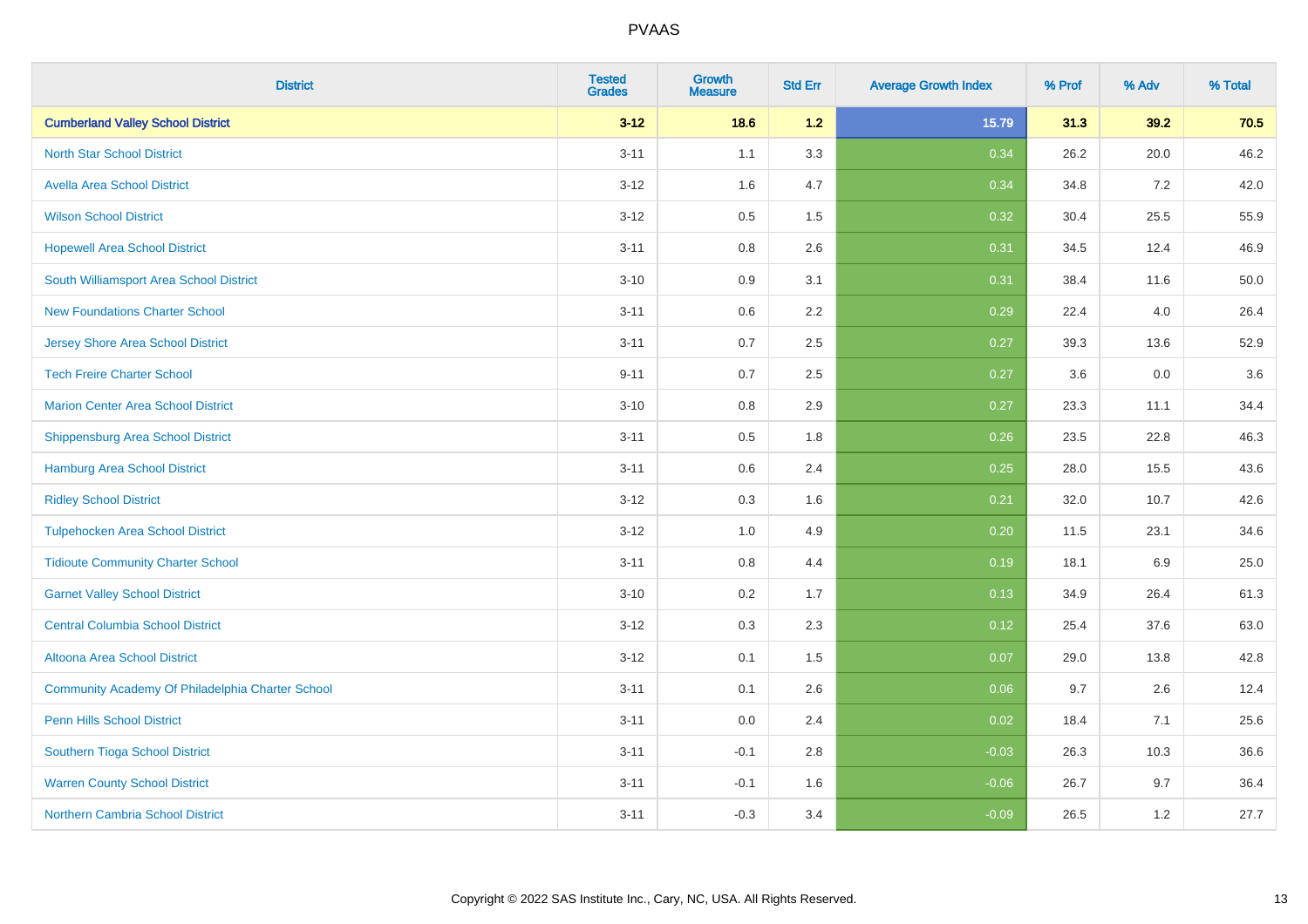| <b>District</b>                            | <b>Tested</b><br><b>Grades</b> | <b>Growth</b><br><b>Measure</b> | <b>Std Err</b> | <b>Average Growth Index</b> | % Prof | % Adv | % Total  |
|--------------------------------------------|--------------------------------|---------------------------------|----------------|-----------------------------|--------|-------|----------|
| <b>Cumberland Valley School District</b>   | $3 - 12$                       | 18.6                            | 1.2            | 15.79                       | 31.3   | 39.2  | 70.5     |
| <b>Freeport Area School District</b>       | $3 - 10$                       | $-0.2$                          | 2.1            | $-0.10$                     | 37.4   | 29.8  | 67.2     |
| Lehigh Career & Technical Institute        | $10 - 12$                      | $-0.7$                          | 6.3            | $-0.11$                     | 36.4   | 4.6   | 40.9     |
| <b>Brockway Area School District</b>       | $3 - 11$                       | $-0.4$                          | 3.5            | $-0.11$                     | 41.2   | 13.8  | 55.0     |
| <b>Harrisburg City School District</b>     | $3 - 11$                       | $-0.2$                          | 2.0            | $-0.11$                     | 6.0    | 2.0   | 8.0      |
| <b>Wilson Area School District</b>         | $3 - 11$                       | $-0.3$                          | 2.4            | $-0.12$                     | 35.4   | 14.6  | 50.0     |
| <b>Fairfield Area School District</b>      | $3 - 11$                       | $-0.5$                          | 3.6            | $-0.13$                     | 43.9   | 6.1   | $50.0\,$ |
| <b>Otto-Eldred School District</b>         | $3 - 11$                       | $-0.5$                          | 3.5            | $-0.13$                     | 35.8   | 10.5  | 46.3     |
| <b>Greencastle-Antrim School District</b>  | $3 - 11$                       | $-0.3$                          | 2.0            | $-0.14$                     | 30.9   | 22.2  | 53.1     |
| <b>Portage Area School District</b>        | $3 - 10$                       | $-0.5$                          | 3.3            | $-0.14$                     | 27.0   | 20.6  | 47.6     |
| <b>Central Greene School District</b>      | $3 - 11$                       | $-0.4$                          | 2.5            | $-0.15$                     | 27.8   | 14.8  | 42.6     |
| South Side Area School District            | $3 - 11$                       | $-0.6$                          | 3.1            | $-0.19$                     | 24.0   | 28.0  | 52.0     |
| Jeannette City School District             | $3 - 11$                       | $-0.7$                          | 3.4            | $-0.20$                     | 26.8   | 4.1   | 30.9     |
| <b>Fort Cherry School District</b>         | $3 - 10$                       | $-0.7$                          | 3.1            | $-0.21$                     | 30.6   | 14.1  | 44.7     |
| <b>Claysburg-Kimmel School District</b>    | $3 - 11$                       | $-1.2$                          | 5.2            | $-0.22$                     | 5.0    | 0.0   | $5.0\,$  |
| <b>Blacklick Valley School District</b>    | $3 - 11$                       | $-0.9$                          | 3.9            | $-0.23$                     | 7.7    | 7.7   | 15.4     |
| <b>Evergreen Community Charter School</b>  | $6 - 11$                       | $-1.1$                          | 4.7            | $-0.23$                     | 34.6   | 26.9  | 61.5     |
| <b>Ferndale Area School District</b>       | $3 - 10$                       | $-1.1$                          | 4.1            | $-0.27$                     | 21.0   | 7.9   | 29.0     |
| Northern Lebanon School District           | $3 - 11$                       | $-0.7$                          | 2.3            | $-0.29$                     | 18.8   | 6.8   | 25.6     |
| <b>Cranberry Area School District</b>      | $3 - 12$                       | $-0.9$                          | 3.1            | $-0.29$                     | 25.5   | 9.7   | 35.2     |
| Mastery Charter High School-Lenfest Campus | $7 - 11$                       | $-1.8$                          | 5.8            | $-0.30$                     | 26.3   | 0.0   | 26.3     |
| South Allegheny School District            | $3 - 11$                       | $-0.9$                          | 3.1            | $-0.30$                     | 23.8   | 2.5   | 26.2     |
| <b>Columbia Borough School District</b>    | $3 - 12$                       | $-1.1$                          | 3.6            | $-0.31$                     | 17.2   | 1.7   | 19.0     |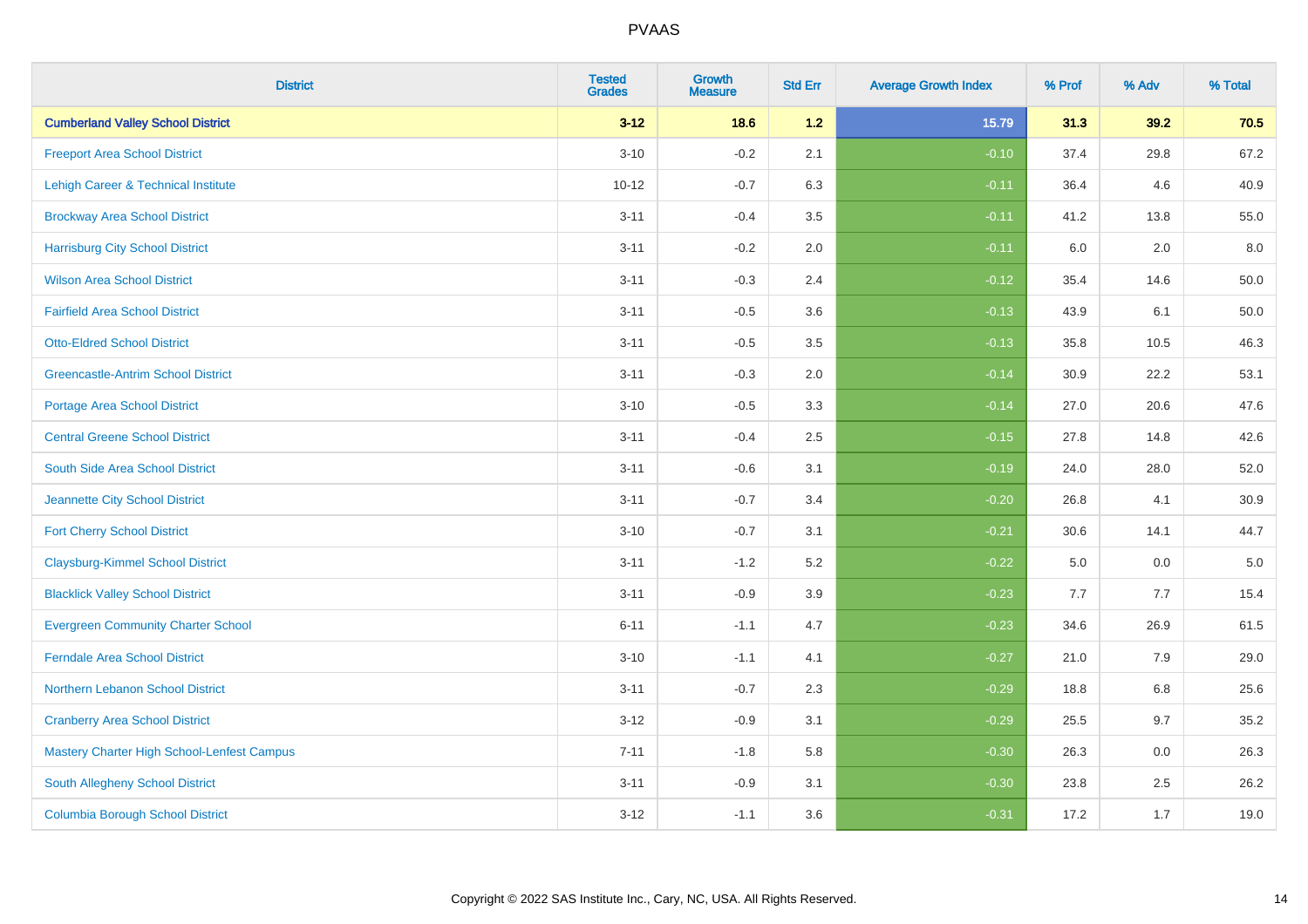| <b>District</b>                                         | <b>Tested</b><br><b>Grades</b> | <b>Growth</b><br><b>Measure</b> | <b>Std Err</b> | <b>Average Growth Index</b> | % Prof | % Adv | % Total |
|---------------------------------------------------------|--------------------------------|---------------------------------|----------------|-----------------------------|--------|-------|---------|
| <b>Cumberland Valley School District</b>                | $3 - 12$                       | 18.6                            | $1.2$          | 15.79                       | 31.3   | 39.2  | 70.5    |
| <b>Clairton City School District</b>                    | $3 - 11$                       | $-1.6$                          | 5.0            | $-0.32$                     | 3.8    | 0.5   | 4.4     |
| <b>Forest City Regional School District</b>             | $3 - 12$                       | $-1.2$                          | 3.6            | $-0.33$                     | 26.5   | 8.2   | 34.7    |
| <b>Palmerton Area School District</b>                   | $3 - 11$                       | $-0.9$                          | 2.7            | $-0.34$                     | 34.3   | 14.3  | 48.6    |
| <b>MaST Community Charter School</b>                    | $3 - 10$                       | $-0.9$                          | 2.5            | $-0.34$                     | 25.0   | 21.6  | 46.6    |
| <b>Clearfield Area School District</b>                  | $3 - 10$                       | $-1.3$                          | 3.7            | $-0.34$                     | 43.9   | 24.6  | 68.4    |
| <b>Everett Area School District</b>                     | $3 - 11$                       | $-1.1$                          | 3.1            | $-0.34$                     | 34.2   | 13.2  | 47.4    |
| <b>Pine Grove Area School District</b>                  | $3 - 11$                       | $-1.1$                          | 3.0            | $-0.36$                     | 29.5   | 14.3  | 43.8    |
| <b>Westmont Hilltop School District</b>                 | $3 - 11$                       | $-1.0$                          | 2.8            | $-0.36$                     | 33.3   | 14.7  | 48.0    |
| <b>Forest Area School District</b>                      | $3 - 11$                       | $-1.8$                          | 4.7            | $-0.37$                     | 18.9   | 15.1  | 34.0    |
| <b>Farrell Area School District</b>                     | $3 - 11$                       | $-1.9$                          | 4.2            | $-0.44$                     | 9.3    | 11.6  | 20.9    |
| <b>Burrell School District</b>                          | $3 - 11$                       | $-1.5$                          | 3.3            | $-0.44$                     | 27.8   | 17.7  | 45.6    |
| <b>Chichester School District</b>                       | $3 - 11$                       | $-1.8$                          | 4.2            | $-0.44$                     | 40.0   | 14.0  | 54.0    |
| <b>Schuylkill Valley School District</b>                | $3 - 11$                       | $-1.0$                          | 2.2            | $-0.47$                     | 29.8   | 20.2  | 50.0    |
| <b>Allegheny Valley School District</b>                 | $3 - 11$                       | $-1.9$                          | 3.9            | $-0.48$                     | 31.8   | 11.4  | 43.2    |
| <b>York Academy Regional Charter School</b>             | $3 - 11$                       | $-2.3$                          | 4.4            | $-0.52$                     | 23.5   | 2.0   | 25.5    |
| <b>Lakeview School District</b>                         | $3 - 11$                       | $-1.9$                          | 3.5            | $-0.53$                     | 41.5   | 12.3  | 53.8    |
| Southeastern Greene School District                     | $3 - 10$                       | $-2.3$                          | 4.4            | $-0.53$                     | 29.0   | 9.7   | 38.7    |
| <b>Susq-Cyber Charter School</b>                        | $9 - 11$                       | $-3.2$                          | 5.8            | $-0.54$                     | 23.8   | 4.8   | 28.6    |
| Center For Student Learning Charter School At Pennsbury | $6 - 12$                       | $-3.3$                          | 6.0            | $-0.55$                     | 23.1   | 0.0   | 23.1    |
| <b>Penns Manor Area School District</b>                 | $3 - 12$                       | $-1.9$                          | 3.5            | $-0.55$                     | 24.2   | 3.8   | 28.0    |
| <b>Highlands School District</b>                        | $3 - 11$                       | $-1.3$                          | 2.3            | $-0.55$                     | 32.6   | 10.5  | 43.0    |
| <b>South Eastern School District</b>                    | $3 - 11$                       | $-1.0$                          | 1.8            | $-0.55$                     | 36.4   | 17.1  | 53.5    |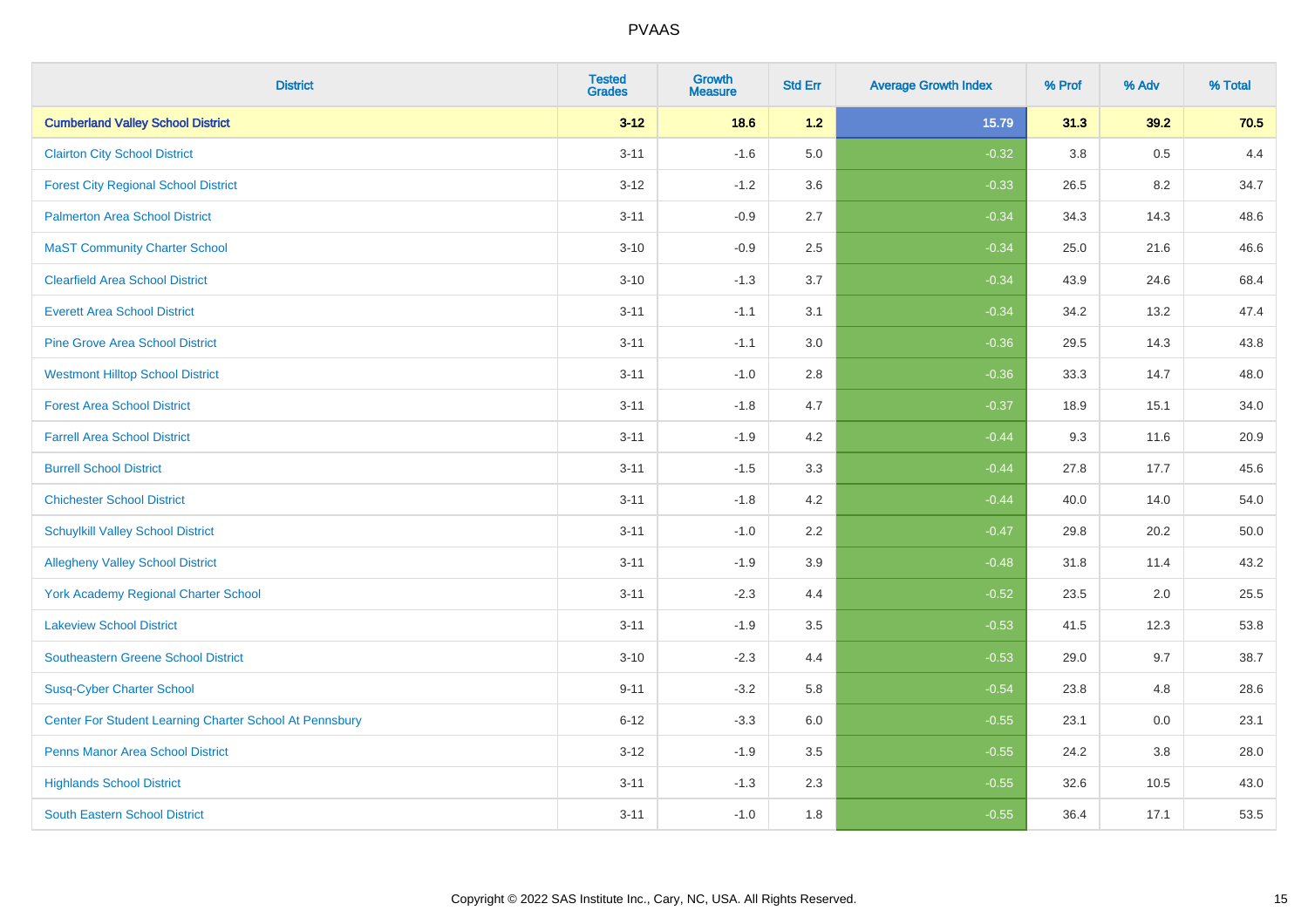| <b>District</b>                             | <b>Tested</b><br><b>Grades</b> | <b>Growth</b><br><b>Measure</b> | <b>Std Err</b> | <b>Average Growth Index</b> | % Prof | % Adv   | % Total |
|---------------------------------------------|--------------------------------|---------------------------------|----------------|-----------------------------|--------|---------|---------|
| <b>Cumberland Valley School District</b>    | $3 - 12$                       | 18.6                            | 1.2            | 15.79                       | 31.3   | 39.2    | 70.5    |
| <b>Exeter Township School District</b>      | $3 - 11$                       | $-1.0$                          | 1.7            | $-0.58$                     | 27.2   | 15.6    | 42.8    |
| <b>Bangor Area School District</b>          | $3 - 12$                       | $-1.2$                          | 2.0            | $-0.60$                     | 25.8   | 12.7    | 38.5    |
| <b>Carlynton School District</b>            | $3 - 11$                       | $-2.0$                          | 3.2            | $-0.62$                     | 27.9   | $5.2\,$ | 33.1    |
| <b>Lebanon School District</b>              | $3 - 11$                       | $-1.2$                          | 1.9            | $-0.63$                     | 15.2   | 6.4     | 21.6    |
| Propel Charter School - Braddock Hills      | $3 - 11$                       | $-2.1$                          | 3.3            | $-0.63$                     | 4.8    | 3.2     | 8.1     |
| <b>New Brighton Area School District</b>    | $3 - 11$                       | $-2.1$                          | 3.2            | $-0.65$                     | 31.5   | 11.1    | 42.6    |
| <b>Monessen City School District</b>        | $3 - 10$                       | $-3.9$                          | 5.6            | $-0.69$                     | 21.0   | 10.5    | 31.6    |
| <b>Tri-Valley School District</b>           | $3 - 10$                       | $-2.7$                          | 3.9            | $-0.69$                     | 31.0   | 9.5     | 40.5    |
| Northern Bedford County School District     | $3 - 11$                       | $-2.3$                          | 3.3            | $-0.69$                     | 26.2   | 16.9    | 43.1    |
| <b>Norwin School District</b>               | $3 - 11$                       | $-1.1$                          | 1.6            | $-0.70$                     | 37.7   | 27.6    | 65.2    |
| <b>Albert Gallatin Area School District</b> | $3 - 11$                       | $-1.7$                          | 2.3            | $-0.72$                     | 31.9   | 20.7    | 52.7    |
| <b>Valley Grove School District</b>         | $3 - 10$                       | $-4.0$                          | 5.5            | $-0.72$                     | 68.4   | 15.8    | 84.2    |
| Urban Pathways 6-12 Charter School          | $6 - 11$                       | $-4.1$                          | 5.7            | $-0.72$                     | 0.0    | 0.0     | $0.0\,$ |
| <b>Roberto Clemente Charter School</b>      | $3 - 12$                       | $-3.3$                          | 4.1            | $-0.79$                     | 22.7   | 4.6     | 27.3    |
| <b>Bradford Area School District</b>        | $3 - 12$                       | $-1.8$                          | 2.3            | $-0.79$                     | 31.2   | 16.7    | 47.9    |
| Mastery Charter School - Shoemaker Campus   | $7 - 10$                       | $-2.3$                          | 2.8            | $-0.81$                     | 10.1   | 3.7     | 13.8    |
| <b>Northgate School District</b>            | $3 - 11$                       | $-3.0$                          | 3.4            | $-0.85$                     | 35.6   | $6.8\,$ | 42.4    |
| <b>Minersville Area School District</b>     | $3 - 11$                       | $-2.9$                          | 3.4            | $-0.86$                     | 27.4   | 9.7     | 37.1    |
| <b>Reynolds School District</b>             | $3 - 10$                       | $-3.0$                          | 3.5            | $-0.87$                     | 27.3   | 9.1     | 36.4    |
| <b>Carbondale Area School District</b>      | $3 - 10$                       | $-2.8$                          | 3.2            | $-0.87$                     | 27.5   | 2.9     | 30.4    |
| <b>Mount Union Area School District</b>     | $3 - 10$                       | $-2.5$                          | 2.8            | $-0.89$                     | 19.8   | 5.8     | 25.6    |
| <b>Uniontown Area School District</b>       | $3 - 11$                       | $-2.8$                          | 3.1            | $-0.91$                     | 31.7   | 7.3     | 39.0    |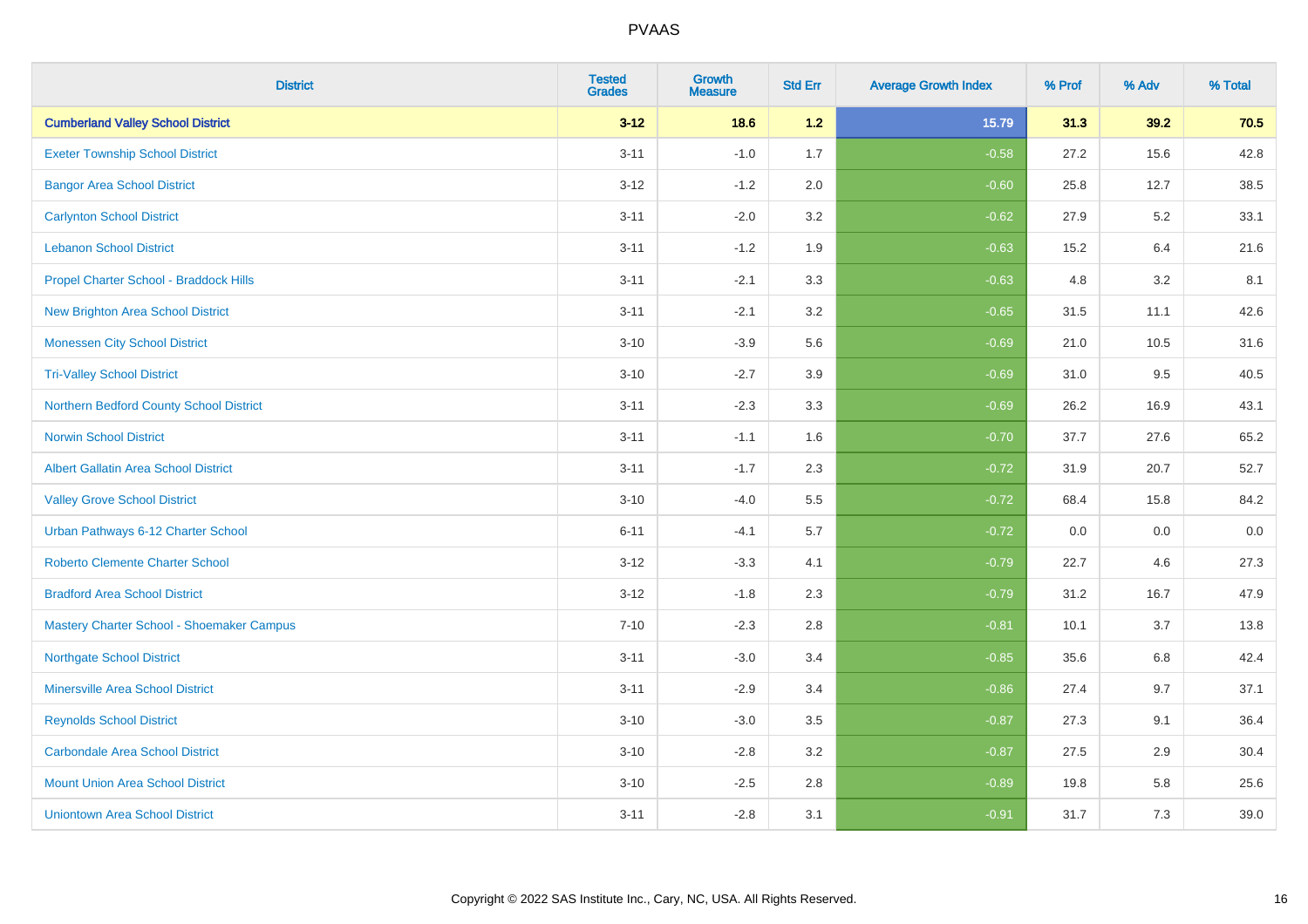| <b>District</b>                                 | <b>Tested</b><br><b>Grades</b> | <b>Growth</b><br><b>Measure</b> | <b>Std Err</b> | <b>Average Growth Index</b> | % Prof | % Adv   | % Total |
|-------------------------------------------------|--------------------------------|---------------------------------|----------------|-----------------------------|--------|---------|---------|
| <b>Cumberland Valley School District</b>        | $3 - 12$                       | 18.6                            | 1.2            | 15.79                       | 31.3   | 39.2    | 70.5    |
| <b>Conneaut School District</b>                 | $3 - 12$                       | $-2.3$                          | 2.6            | $-0.91$                     | 27.4   | 9.7     | 37.1    |
| <b>Wyomissing Area School District</b>          | $3 - 12$                       | $-2.4$                          | 2.6            | $-0.92$                     | 25.6   | 28.1    | 53.7    |
| <b>Propel Charter School-Montour</b>            | $3 - 10$                       | $-3.4$                          | 3.6            | $-0.93$                     | 7.7    | $0.0\,$ | 7.7     |
| <b>KIPP Dubois Charter School</b>               | $9 - 10$                       | $-3.0$                          | 3.1            | $-0.95$                     | 10.0   | 0.0     | 10.0    |
| <b>Northwest Area School District</b>           | $3 - 10$                       | $-3.2$                          | 3.3            | $-0.97$                     | 30.4   | 13.0    | 43.5    |
| <b>Sugar Valley Rural Charter School</b>        | $3 - 11$                       | $-3.6$                          | 3.7            | $-0.98$                     | 10.3   | 0.0     | 10.3    |
| <b>Shamokin Area School District</b>            | $3 - 11$                       | $-2.6$                          | 2.5            | $-1.06$                     | 19.6   | 9.8     | 29.3    |
| <b>Mahanoy Area School District</b>             | $3 - 10$                       | $-3.4$                          | 3.1            | $-1.07$                     | 21.4   | 8.6     | 30.0    |
| <b>Moshannon Valley School District</b>         | $3 - 10$                       | $-5.1$                          | 4.6            | $-1.12$                     | 25.0   | 12.5    | 37.5    |
| <b>Cameron County School District</b>           | $3 - 12$                       | $-5.0$                          | 4.4            | $-1.12$                     | 34.9   | 4.8     | 39.7    |
| <b>Harmony Area School District</b>             | $3 - 10$                       | $-5.7$                          | 5.0            | $-1.13$                     | 33.3   | 0.0     | 33.3    |
| Northwestern Lehigh School District             | $3 - 11$                       | $-2.4$                          | 2.1            | $-1.14$                     | 41.7   | 17.9    | 59.5    |
| <b>Beaver Area School District</b>              | $3 - 10$                       | $-3.0$                          | 2.5            | $-1.16$                     | 25.8   | 27.8    | 53.6    |
| <b>Shaler Area School District</b>              | $3 - 11$                       | $-2.1$                          | 1.8            | $-1.18$                     | 32.0   | 13.0    | 45.0    |
| <b>Susquehanna Community School District</b>    | $3 - 11$                       | $-4.5$                          | $3.8\,$        | $-1.19$                     | 31.9   | $8.8\,$ | 40.7    |
| <b>Cornell School District</b>                  | $3 - 11$                       | $-5.5$                          | 4.6            | $-1.20$                     | 11.3   | $3.2\,$ | 14.5    |
| <b>Millville Area School District</b>           | $3 - 12$                       | $-5.6$                          | 4.4            | $-1.26$                     | 31.4   | 11.4    | 42.9    |
| <b>Springfield Township School District</b>     | $3 - 11$                       | $-3.9$                          | 3.1            | $-1.27$                     | 37.2   | 30.8    | 68.1    |
| <b>Propel Charter School-Homestead</b>          | $3 - 11$                       | $-5.0$                          | 3.9            | $-1.27$                     | 7.3    | 0.0     | 7.3     |
| <b>Keystone Education Center Charter School</b> | $3 - 12$                       | $-6.5$                          | 5.1            | $-1.28$                     | 0.0    | 0.0     | 0.0     |
| <b>Bucks County Technical High School</b>       | $9 - 10$                       | $-2.9$                          | 2.2            | $-1.29$                     | 27.7   | 10.4    | 38.2    |
| <b>Shenandoah Valley School District</b>        | $3 - 11$                       | $-4.5$                          | 3.5            | $-1.29$                     | 14.3   | 0.0     | 14.3    |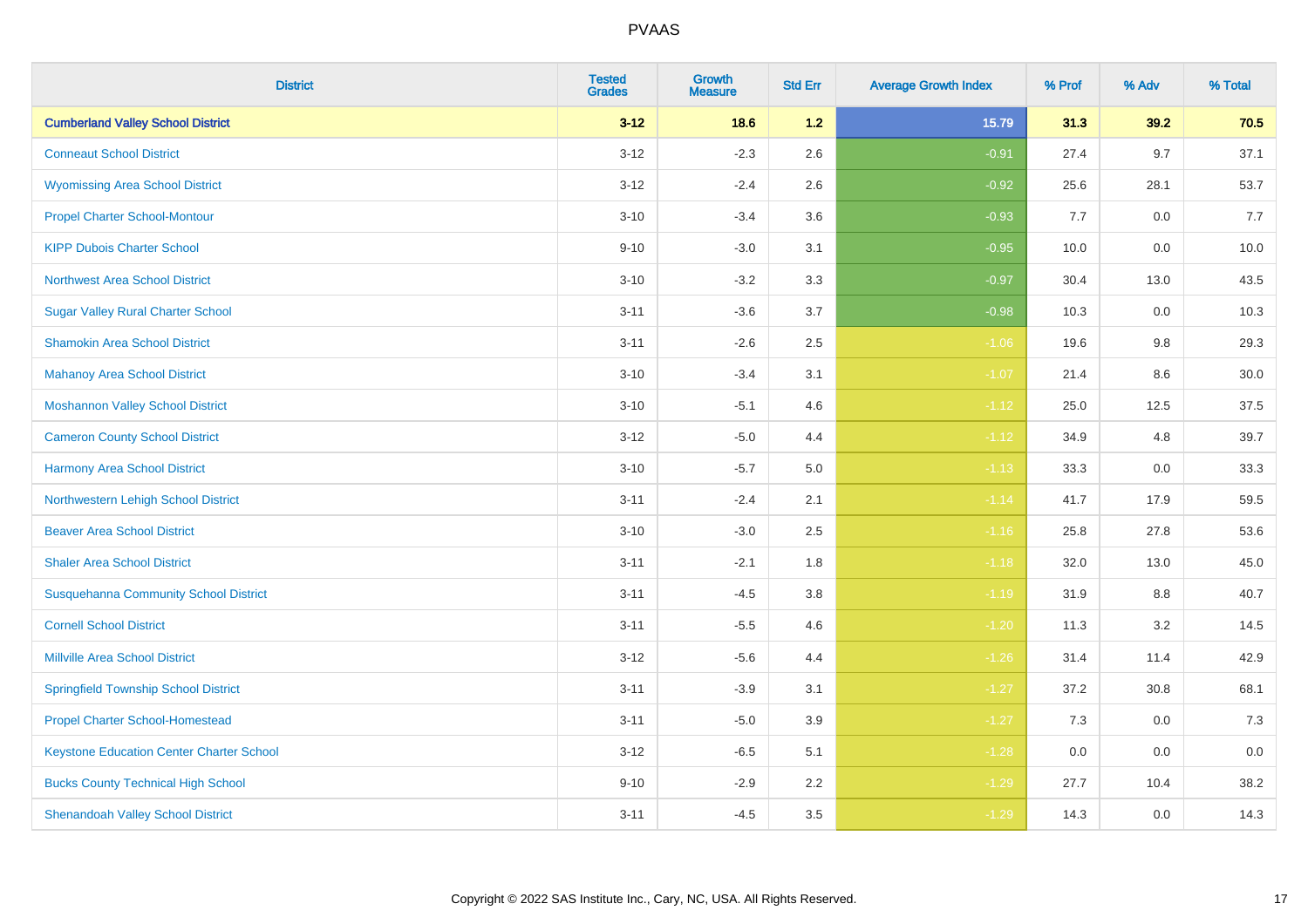| <b>District</b>                               | <b>Tested</b><br><b>Grades</b> | <b>Growth</b><br><b>Measure</b> | <b>Std Err</b> | <b>Average Growth Index</b> | % Prof | % Adv | % Total |
|-----------------------------------------------|--------------------------------|---------------------------------|----------------|-----------------------------|--------|-------|---------|
| <b>Cumberland Valley School District</b>      | $3 - 12$                       | 18.6                            | $1.2$          | 15.79                       | 31.3   | 39.2  | 70.5    |
| Southern Fulton School District               | $3 - 11$                       | $-5.1$                          | 4.0            | $-1.29$                     | 21.7   | 13.0  | 34.8    |
| <b>Rose Tree Media School District</b>        | $3 - 10$                       | $-2.8$                          | 2.1            | $-1.33$                     | 35.2   | 29.6  | 64.8    |
| <b>Northeast Bradford School District</b>     | $3 - 10$                       | $-5.0$                          | 3.7            | $-1.35$                     | 30.6   | 4.8   | 35.5    |
| <b>Dubois Area School District</b>            | $3 - 11$                       | $-2.8$                          | 2.0            | $-1.37$                     | 35.5   | 19.0  | 54.6    |
| <b>Chester-Upland School District</b>         | $3 - 11$                       | $-3.6$                          | 2.6            | $-1.38$                     | 1.6    | 0.0   | 1.6     |
| <b>Franklin Area School District</b>          | $3 - 11$                       | $-3.7$                          | 2.6            | $-1.43$                     | 30.5   | 5.9   | 36.4    |
| <b>Weatherly Area School District</b>         | $3 - 11$                       | $-5.8$                          | 4.0            | $-1.44$                     | 32.1   | 8.9   | 41.1    |
| <b>Middletown Area School District</b>        | $3 - 11$                       | $-3.4$                          | 2.4            | $-1.44$                     | 34.3   | 15.2  | 49.4    |
| <b>Rochester Area School District</b>         | $3 - 11$                       | $-5.7$                          | 3.9            | $-1.45$                     | 14.9   | 2.1   | 17.0    |
| <b>Greater Johnstown School District</b>      | $3 - 11$                       | $-3.5$                          | 2.4            | $-1.45$                     | 10.3   | 1.3   | 11.5    |
| Salisbury-Elk Lick School District            | $3 - 11$                       | $-8.4$                          | 5.8            | $-1.45$                     | 33.3   | 5.6   | 38.9    |
| <b>Troy Area School District</b>              | $3 - 10$                       | $-4.7$                          | $3.2\,$        | $-1.46$                     | 22.8   | 16.5  | 39.2    |
| <b>Towanda Area School District</b>           | $3 - 11$                       | $-4.0$                          | 2.6            | $-1.52$                     | 24.8   | 9.9   | 34.8    |
| <b>Crestwood School District</b>              | $3 - 11$                       | $-3.4$                          | 2.2            | $-1.52$                     | 33.1   | 21.7  | 54.9    |
| <b>Nazareth Area School District</b>          | $3 - 11$                       | $-2.5$                          | 1.7            | $-1.53$                     | 29.2   | 24.6  | 53.8    |
| <b>Universal Audenried Charter School</b>     | $9 - 11$                       | $-3.8$                          | 2.5            | $-1.53$                     | 3.0    | 0.5   | 3.5     |
| <b>Ridgway Area School District</b>           | $3 - 11$                       | $-6.1$                          | 4.0            | $-1.53$                     | 42.2   | 15.6  | 57.8    |
| <b>Conemaugh Valley School District</b>       | $3-12$                         | $-6.3$                          | 4.1            | $-1.54$                     | 23.7   | 5.1   | 28.8    |
| <b>Charleroi School District</b>              | $3 - 11$                       | $-4.3$                          | 2.7            | $-1.55$                     | 22.2   | 15.9  | 38.1    |
| <b>Shanksville-Stonycreek School District</b> | $3 - 10$                       | $-8.6$                          | 5.5            | $-1.55$                     | 17.6   | 23.5  | 41.2    |
| <b>Slippery Rock Area School District</b>     | $3 - 11$                       | $-3.8$                          | 2.5            | $-1.56$                     | 30.8   | 21.9  | 52.7    |
| Insight PA Cyber Charter School               | $3 - 11$                       | $-9.4$                          | 5.8            | $-1.62$                     | 25.6   | 4.6   | 30.2    |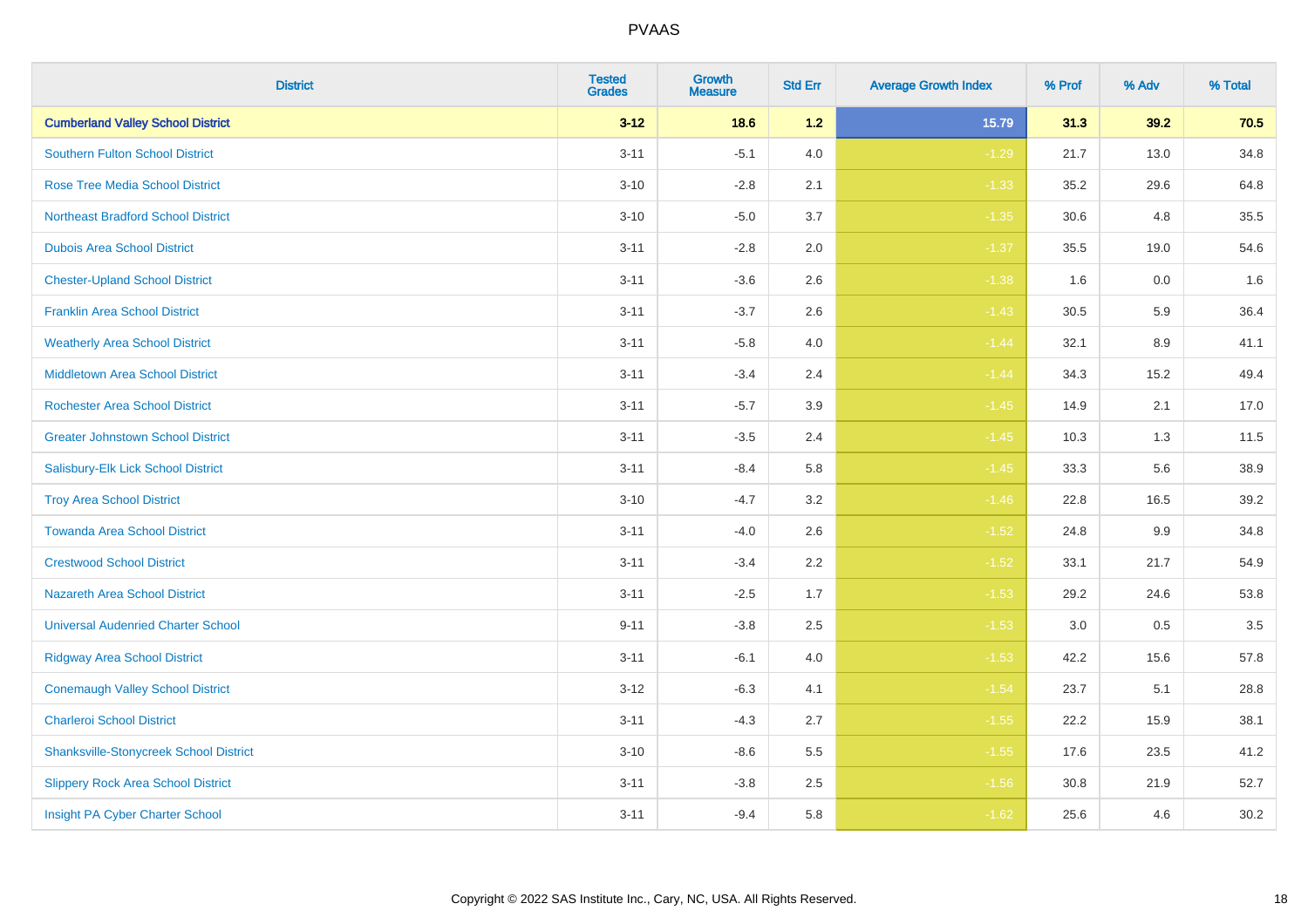| <b>District</b>                                        | <b>Tested</b><br><b>Grades</b> | <b>Growth</b><br><b>Measure</b> | <b>Std Err</b> | <b>Average Growth Index</b> | % Prof | % Adv   | % Total |
|--------------------------------------------------------|--------------------------------|---------------------------------|----------------|-----------------------------|--------|---------|---------|
| <b>Cumberland Valley School District</b>               | $3 - 12$                       | 18.6                            | $1.2$          | 15.79                       | 31.3   | 39.2    | 70.5    |
| <b>Laurel Highlands School District</b>                | $3 - 11$                       | $-3.8$                          | 2.3            | $-1.63$                     | 20.9   | 14.6    | 35.4    |
| <b>Hollidaysburg Area School District</b>              | $3 - 11$                       | $-2.7$                          | 1.6            | $-1.64$                     | 32.6   | 15.2    | 47.8    |
| Hatboro-Horsham School District                        | $3 - 11$                       | $-2.7$                          | 1.6            | $-1.65$                     | 27.9   | 17.9    | 45.8    |
| <b>Steelton-Highspire School District</b>              | $3 - 11$                       | $-5.3$                          | 3.2            | $-1.65$                     | 13.9   | 0.0     | 13.9    |
| <b>Woodland Hills School District</b>                  | $3 - 12$                       | $-4.2$                          | 2.5            | $-1.66$                     | 10.1   | 1.4     | 11.5    |
| <b>Dauphin County Technical School</b>                 | $9 - 11$                       | $-3.9$                          | 2.3            | $-1.67$                     | 18.3   | 11.1    | 29.3    |
| <b>Environmental Charter School At Frick Park</b>      | $3-9$                          | $-6.2$                          | 3.7            | $-1.67$                     | 25.9   | 3.4     | 29.3    |
| <b>Twin Valley School District</b>                     | $3 - 12$                       | $-3.2$                          | 1.9            | $-1.68$                     | 38.8   | 19.8    | 58.6    |
| <b>Union Area School District</b>                      | $3 - 11$                       | $-6.5$                          | 3.8            | $-1.70$                     | 30.6   | 12.2    | 42.9    |
| Southern Huntingdon County School District             | $3 - 11$                       | $-5.9$                          | 3.4            | $-1.76$                     | 32.8   | 4.9     | 37.7    |
| <b>Oxford Area School District</b>                     | $3 - 11$                       | $-3.1$                          | 1.8            | $-1.77$                     | 27.5   | 14.5    | 42.0    |
| Renaissance Academy Charter School                     | $3 - 11$                       | $-5.6$                          | 3.1            | $-1.79$                     | 28.4   | 18.5    | 46.9    |
| <b>Pleasant Valley School District</b>                 | $3 - 11$                       | $-3.3$                          | 1.8            | $-1.80$                     | 28.5   | 10.4    | 39.0    |
| New Kensington-Arnold School District                  | $3 - 11$                       | $-5.8$                          | 3.2            | $-1.80$                     | 10.8   | 1.2     | 12.0    |
| <b>Westinghouse Arts Academy Charter School</b>        | $9 - 10$                       | $-6.0$                          | 3.3            | $-1.81$                     | 20.2   | $8.9\,$ | 29.1    |
| <b>West Chester Area School District</b>               | $3 - 11$                       | $-2.1$                          | 1.2            | $-1.83$                     | 36.4   | 23.2    | 59.6    |
| <b>Montgomery Area School District</b>                 | $3 - 11$                       | $-5.8$                          | 3.2            | $-1.83$                     | 25.0   | 11.5    | 36.5    |
| <b>Penn Cambria School District</b>                    | $3 - 11$                       | $-4.5$                          | 2.4            | $-1.86$                     | 27.3   | 15.8    | 43.2    |
| <b>Chester Charter Scholars Academy Charter School</b> | $3 - 12$                       | $-6.2$                          | 3.3            | $-1.88$                     | 2.2    | 0.0     | 2.2     |
| <b>Jenkintown School District</b>                      | $3 - 11$                       | $-7.9$                          | 4.1            | $-1.92$                     | 34.1   | 27.3    | 61.4    |
| Millersburg Area School District                       | $3 - 11$                       | $-6.6$                          | 3.4            | $-1.92$                     | 24.1   | 10.3    | 34.5    |
| <b>Southern Lehigh School District</b>                 | $3 - 11$                       | $-4.1$                          | 2.1            | $-1.94$                     | 39.3   | 28.0    | 67.2    |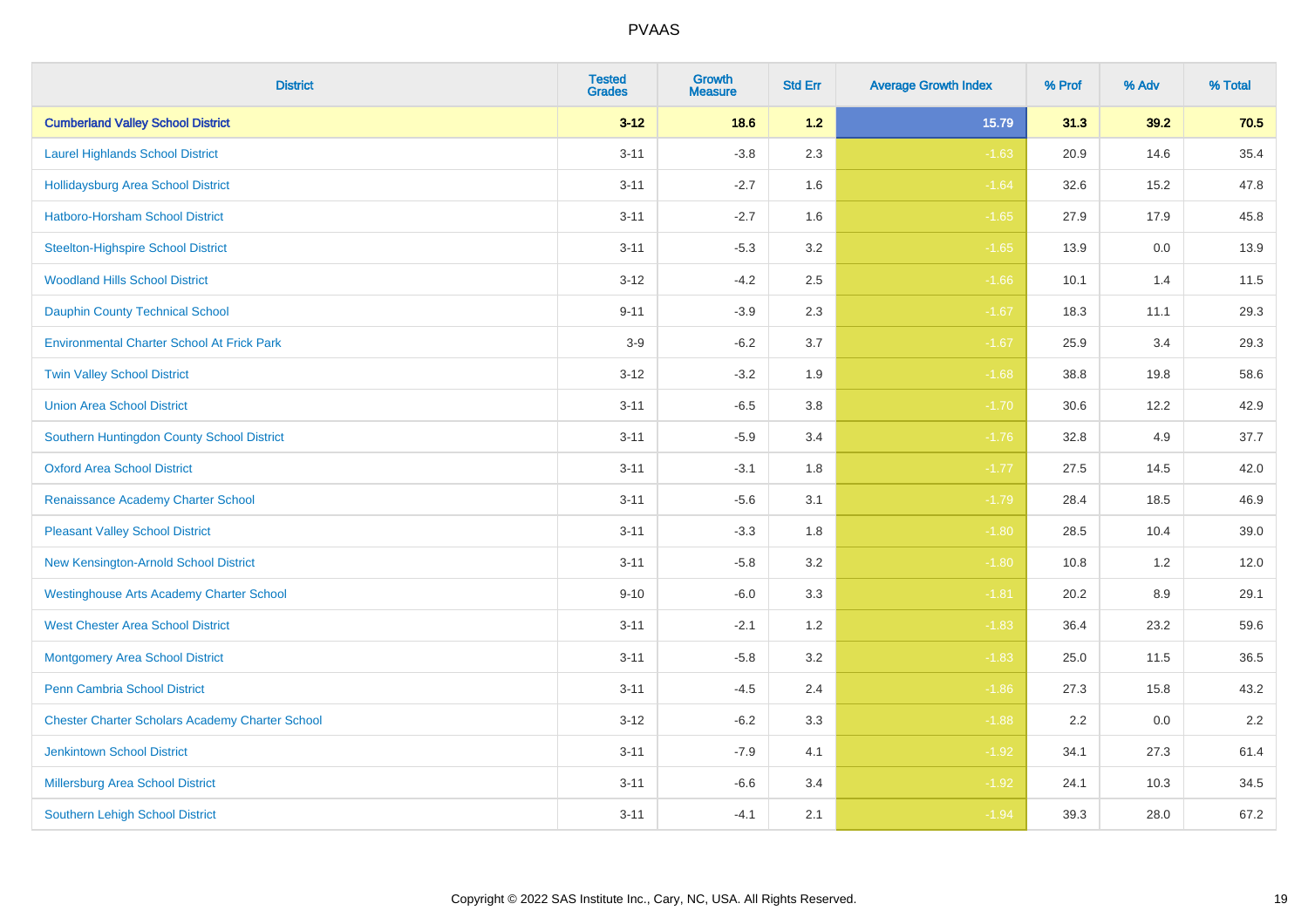| <b>District</b>                                                       | <b>Tested</b><br><b>Grades</b> | <b>Growth</b><br><b>Measure</b> | <b>Std Err</b> | <b>Average Growth Index</b> | % Prof | % Adv   | % Total |
|-----------------------------------------------------------------------|--------------------------------|---------------------------------|----------------|-----------------------------|--------|---------|---------|
| <b>Cumberland Valley School District</b>                              | $3 - 12$                       | 18.6                            | $1.2$          | 15.79                       | 31.3   | 39.2    | 70.5    |
| Schuylkill Haven Area School District                                 | $3 - 11$                       | $-5.3$                          | 2.7            | $-1.96$                     | 22.2   | 11.6    | 33.8    |
| <b>North East School District</b>                                     | $3 - 11$                       | $-5.3$                          | 2.7            | $-1.97$                     | 31.7   | 24.8    | 56.4    |
| <b>Titusville Area School District</b>                                | $3 - 11$                       | $-5.0$                          | 2.5            | $-1.98$                     | 26.5   | 6.8     | 33.3    |
| Lehigh Valley Academy Regional Charter School                         | $3 - 11$                       | $-5.9$                          | 3.0            | $-1.98$                     | 20.0   | 7.7     | 27.7    |
| Lincoln Leadership Academy Charter School                             | $3 - 12$                       | $-7.4$                          | 3.7            | $-1.99$                     | 6.4    | 2.1     | 8.5     |
| <b>Sto-Rox School District</b>                                        | $3 - 10$                       | $-7.0$                          | 3.5            | $-1.99$                     | 3.2    | $0.0\,$ | 3.2     |
| <b>Kiski Area School District</b>                                     | $3 - 11$                       | $-4.0$                          | 2.0            | $-1.99$                     | 23.1   | 18.2    | 41.3    |
| <b>Bristol Borough School District</b>                                | $3 - 12$                       | $-5.9$                          | 2.9            | $-2.00$                     | 27.8   | 3.3     | 31.1    |
| Preparatory Charter School Of Mathematics, Science, Tech, And Careers | $9 - 10$                       | $-5.1$                          | $2.5\,$        | $-2.03$                     | 6.3    | 1.4     | 7.7     |
| <b>Riverside Beaver County School District</b>                        | $3 - 11$                       | $-5.5$                          | 2.7            | $-2.03$                     | 35.8   | 23.2    | 59.0    |
| <b>Freedom Area School District</b>                                   | $3 - 11$                       | $-6.3$                          | 3.1            | $-2.04$                     | 22.9   | 8.4     | 31.3    |
| <b>Boyertown Area School District</b>                                 | $3 - 11$                       | $-2.9$                          | 1.4            | $-2.06$                     | 30.8   | 22.6    | 53.4    |
| <b>West Greene School District</b>                                    | $3 - 11$                       | $-8.1$                          | 3.9            | $-2.08$                     | 31.0   | 11.9    | 42.9    |
| <b>Wellsboro Area School District</b>                                 | $3 - 11$                       | $-6.3$                          | 3.0            | $-2.08$                     | 24.4   | 13.4    | 37.8    |
| <b>Mastery Charter School - Gratz Campus</b>                          | $7 - 10$                       | $-9.5$                          | 4.6            | $-2.09$                     | 0.0    | 3.4     | 3.4     |
| <b>East Allegheny School District</b>                                 | $3 - 11$                       | $-6.4$                          | 3.0            | $-2.11$                     | 21.0   | 7.4     | 28.4    |
| <b>West Middlesex Area School District</b>                            | $3 - 10$                       | $-7.4$                          | 3.5            | $-2.11$                     | 32.0   | 9.6     | 41.6    |
| <b>Cambria Heights School District</b>                                | $3 - 10$                       | $-6.2$                          | 2.9            | $-2.11$                     | 25.0   | 13.0    | 38.0    |
| <b>Elk Lake School District</b>                                       | $3 - 11$                       | $-6.1$                          | 2.9            | $-2.12$                     | 26.3   | 11.6    | 37.9    |
| North Schuylkill School District                                      | $3 - 11$                       | $-4.7$                          | 2.2            | $-2.16$                     | 20.2   | 11.7    | 31.9    |
| <b>Western Beaver County School District</b>                          | $3 - 11$                       | $-9.3$                          | 4.2            | $-2.20$                     | 45.1   | 3.9     | 49.0    |
| <b>Wyoming Area School District</b>                                   | $3 - 10$                       | $-5.5$                          | 2.5            | $-2.21$                     | 32.0   | 9.6     | 41.6    |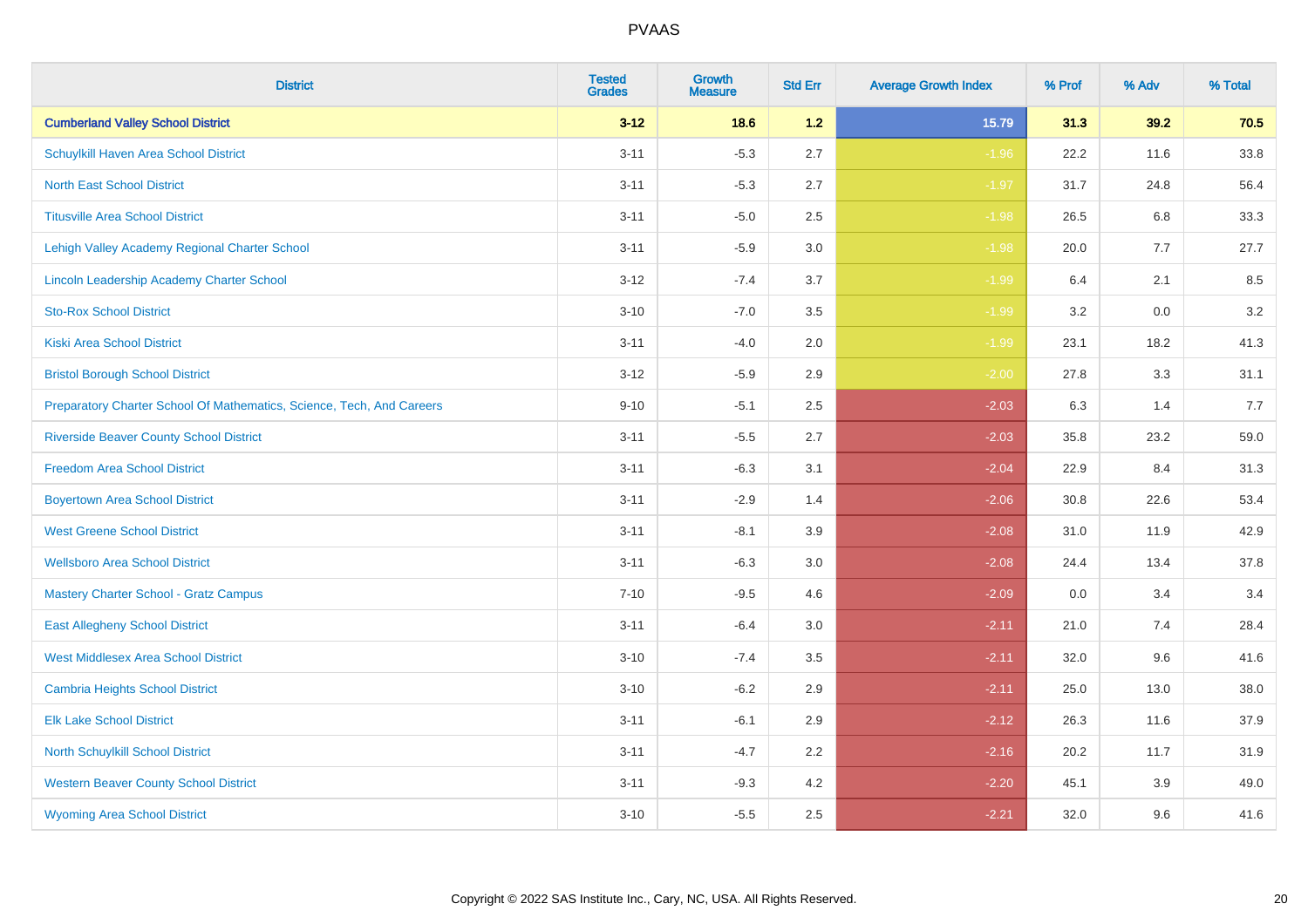| <b>District</b>                               | <b>Tested</b><br><b>Grades</b> | <b>Growth</b><br><b>Measure</b> | <b>Std Err</b> | <b>Average Growth Index</b> | % Prof | % Adv | % Total |
|-----------------------------------------------|--------------------------------|---------------------------------|----------------|-----------------------------|--------|-------|---------|
| <b>Cumberland Valley School District</b>      | $3 - 12$                       | 18.6                            | $1.2$          | 15.79                       | 31.3   | 39.2  | 70.5    |
| <b>Elizabeth Forward School District</b>      | $3 - 11$                       | $-5.5$                          | 2.5            | $-2.25$                     | 32.2   | 12.8  | 45.0    |
| <b>Yough School District</b>                  | $3 - 10$                       | $-6.2$                          | 2.7            | $-2.27$                     | 28.9   | 8.8   | 37.7    |
| Owen J Roberts School District                | $3 - 11$                       | $-3.5$                          | 1.5            | $-2.27$                     | 36.8   | 24.4  | 61.2    |
| <b>Susquenita School District</b>             | $3 - 11$                       | $-5.9$                          | 2.6            | $-2.28$                     | 30.6   | 13.9  | 44.4    |
| <b>Achievement House Charter School</b>       | $7 - 11$                       | $-8.2$                          | 3.6            | $-2.28$                     | 16.7   | 2.8   | 19.4    |
| <b>Carmichaels Area School District</b>       | $3 - 10$                       | $-7.0$                          | 3.1            | $-2.30$                     | 17.8   | 9.6   | 27.4    |
| <b>Commodore Perry School District</b>        | $3 - 11$                       | $-10.4$                         | 4.5            | $-2.30$                     | 29.4   | 5.9   | 35.3    |
| Jamestown Area School District                | $3 - 11$                       | $-9.5$                          | 4.1            | $-2.33$                     | 41.5   | 4.9   | 46.3    |
| <b>Riverside School District</b>              | $3 - 11$                       | $-6.2$                          | 2.7            | $-2.33$                     | 20.8   | 17.0  | 37.7    |
| <b>City CHS</b>                               | $10 - 11$                      | $-5.6$                          | 2.4            | $-2.34$                     | 15.9   | 1.5   | 17.4    |
| <b>Octorara Area School District</b>          | $3 - 11$                       | $-7.5$                          | 3.2            | $-2.35$                     | 26.1   | 17.0  | 43.2    |
| <b>Pottsville Area School District</b>        | $3 - 12$                       | $-4.9$                          | 2.1            | $-2.36$                     | 21.8   | 7.9   | 29.6    |
| <b>Mount Pleasant Area School District</b>    | $3 - 11$                       | $-5.4$                          | 2.3            | $-2.37$                     | 33.3   | 8.7   | 42.0    |
| <b>Wyoming Valley West School District</b>    | $3 - 11$                       | $-5.5$                          | 2.3            | $-2.38$                     | 22.2   | 9.2   | 31.4    |
| <b>Redbank Valley School District</b>         | $3 - 11$                       | $-7.5$                          | 3.1            | $-2.41$                     | 12.4   | 10.6  | 23.1    |
| <b>Forbes Road School District</b>            | $3 - 11$                       | $-11.5$                         | 4.7            | $-2.43$                     | 23.1   | 10.3  | 33.3    |
| Pocono Mountain School District               | $3 - 12$                       | $-4.3$                          | 1.8            | $-2.43$                     | 35.5   | 17.1  | 52.6    |
| Perseus House Charter School Of Excellence    | $6 - 11$                       | $-6.4$                          | 2.6            | $-2.50$                     | 0.9    | 0.0   | 0.9     |
| <b>Columbia-Montour AVTS</b>                  | $9 - 10$                       | $-7.1$                          | 2.8            | $-2.52$                     | 19.5   | 3.2   | 22.7    |
| <b>Antietam School District</b>               | $3 - 10$                       | $-9.5$                          | 3.7            | $-2.57$                     | 20.9   | 1.5   | 22.4    |
| <b>Greater Nanticoke Area School District</b> | $3 - 12$                       | $-6.8$                          | 2.6            | $-2.58$                     | 15.2   | 8.9   | 24.1    |
| Catasauqua Area School District               | $3 - 12$                       | $-7.3$                          | 2.8            | $-2.58$                     | 27.1   | 11.2  | 38.3    |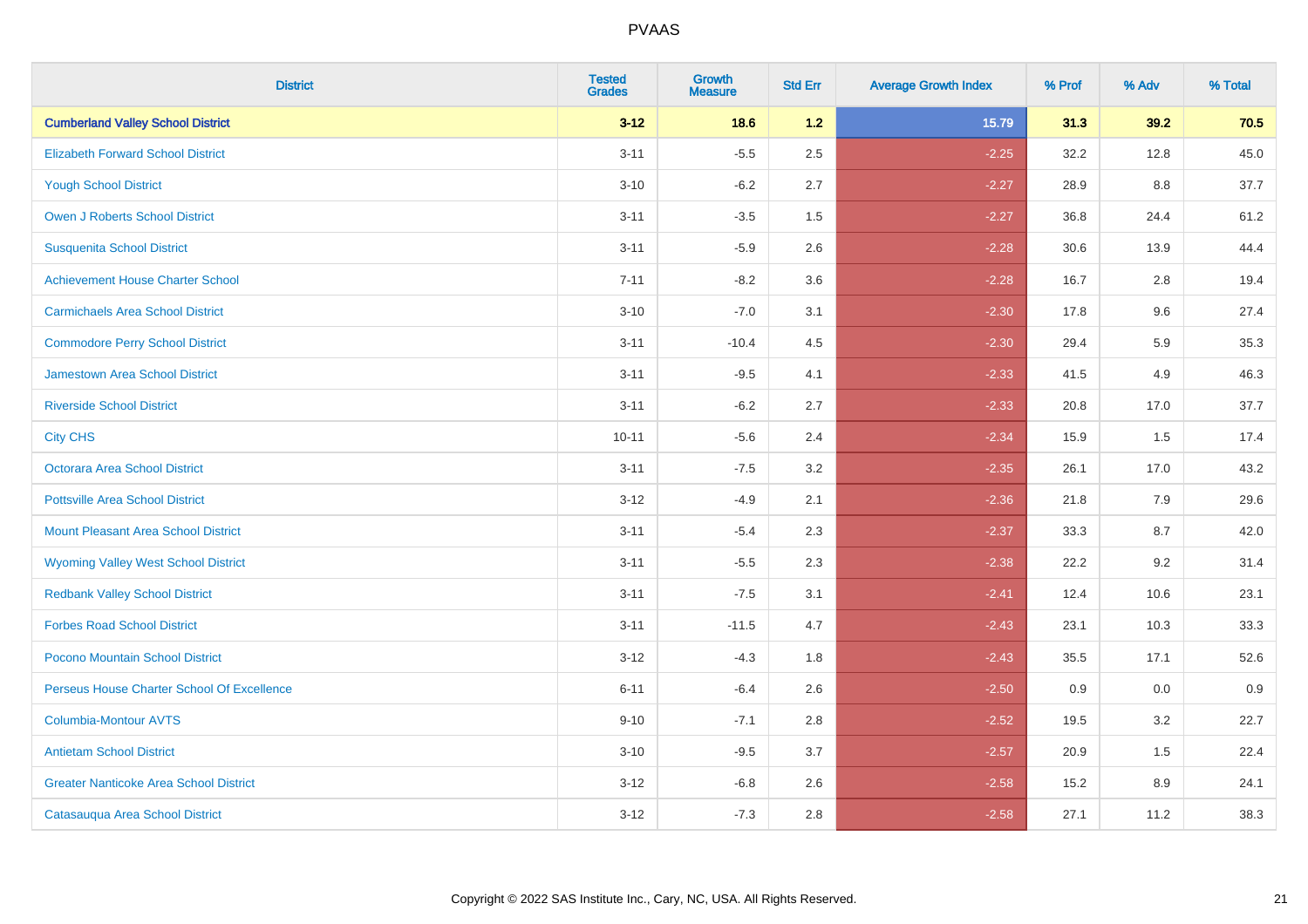| <b>District</b>                                | <b>Tested</b><br><b>Grades</b> | <b>Growth</b><br><b>Measure</b> | <b>Std Err</b> | <b>Average Growth Index</b> | % Prof | % Adv   | % Total |
|------------------------------------------------|--------------------------------|---------------------------------|----------------|-----------------------------|--------|---------|---------|
| <b>Cumberland Valley School District</b>       | $3 - 12$                       | 18.6                            | 1.2            | 15.79                       | 31.3   | 39.2    | 70.5    |
| <b>Union City Area School District</b>         | $3 - 12$                       | $-8.7$                          | 3.3            | $-2.59$                     | 29.7   | 10.9    | 40.6    |
| <b>Bethel Park School District</b>             | $3 - 11$                       | $-4.4$                          | 1.7            | $-2.62$                     | 40.1   | 27.3    | 67.4    |
| <b>Richland School District</b>                | $3 - 11$                       | $-6.9$                          | 2.6            | $-2.63$                     | 40.1   | 20.9    | 61.0    |
| <b>Turkeyfoot Valley Area School District</b>  | $3 - 12$                       | $-15.4$                         | 5.8            | $-2.66$                     | 3.8    | 3.8     | 7.6     |
| <b>Connellsville Area School District</b>      | $3 - 11$                       | $-5.3$                          | 2.0            | $-2.67$                     | 24.2   | $5.0\,$ | 29.1    |
| <b>Blairsville-Saltsburg School District</b>   | $3 - 11$                       | $-7.5$                          | 2.8            | $-2.67$                     | 20.1   | 8.2     | 28.3    |
| <b>Lawrence County CTC</b>                     | $10 - 11$                      | $-9.8$                          | 3.7            | $-2.68$                     | 7.3    | 0.0     | 7.3     |
| <b>Avonworth School District</b>               | $3 - 10$                       | $-6.2$                          | 2.3            | $-2.68$                     | 35.9   | 14.1    | 50.0    |
| <b>Governor Mifflin School District</b>        | $3 - 11$                       | $-4.4$                          | 1.6            | $-2.69$                     | 30.3   | 7.7     | 38.0    |
| <b>Eastern York School District</b>            | $3 - 11$                       | $-6.2$                          | 2.3            | $-2.70$                     | 27.8   | 18.5    | 46.4    |
| La Academia Partnership Charter School         | $6 - 11$                       | $-15.5$                         | 5.7            | $-2.70$                     | 2.3    | 0.0     | 2.3     |
| Karns City Area School District                | $3 - 11$                       | $-7.2$                          | 2.6            | $-2.71$                     | 26.4   | 20.8    | 47.2    |
| Selinsgrove Area School District               | $3 - 12$                       | $-5.7$                          | 2.1            | $-2.74$                     | 25.4   | 13.9    | 39.2    |
| <b>Clarion-Limestone Area School District</b>  | $3 - 12$                       | $-10.0$                         | 3.6            | $-2.76$                     | 28.3   | 20.0    | 48.3    |
| <b>Pottsgrove School District</b>              | $3 - 11$                       | $-5.5$                          | 2.0            | $-2.78$                     | 28.6   | 10.3    | 38.8    |
| <b>Quakertown Community School District</b>    | $3 - 12$                       | $-4.3$                          | 1.5            | $-2.79$                     | 33.8   | 20.1    | 53.8    |
| <b>Sharon City School District</b>             | $3 - 11$                       | $-6.5$                          | 2.3            | $-2.79$                     | 13.1   | 5.0     | 18.1    |
| <b>Innovative Arts Academy Charter School</b>  | $6 - 11$                       | $-7.2$                          | 2.5            | $-2.83$                     | 2.0    | 0.0     | 2.0     |
| Southern Columbia Area School District         | $3 - 11$                       | $-8.5$                          | 3.0            | $-2.83$                     | 30.5   | 12.8    | 43.3    |
| <b>Berwick Area School District</b>            | $3 - 11$                       | $-6.9$                          | 2.4            | $-2.84$                     | 22.3   | 11.5    | 33.8    |
| Mifflinburg Area School District               | $3 - 11$                       | $-6.0$                          | 2.1            | $-2.87$                     | 32.7   | 13.3    | 46.0    |
| <b>Carbon Career &amp; Technical Institute</b> | $9 - 11$                       | $-9.3$                          | 3.2            | $-2.92$                     | 19.6   | 2.2     | 21.7    |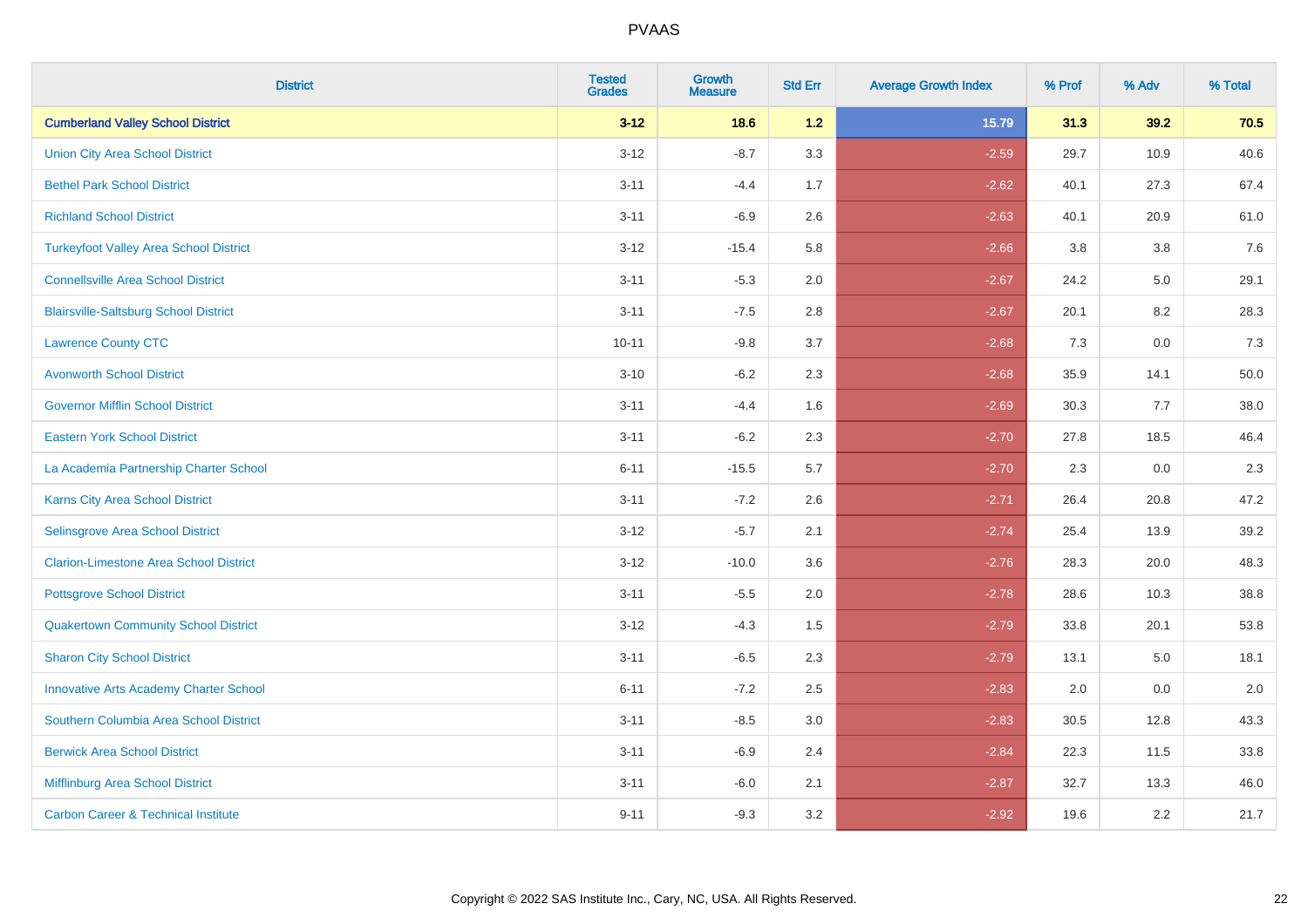| <b>District</b>                           | <b>Tested</b><br><b>Grades</b> | <b>Growth</b><br><b>Measure</b> | <b>Std Err</b> | <b>Average Growth Index</b> | % Prof | % Adv   | % Total |
|-------------------------------------------|--------------------------------|---------------------------------|----------------|-----------------------------|--------|---------|---------|
| <b>Cumberland Valley School District</b>  | $3 - 12$                       | 18.6                            | 1.2            | 15.79                       | 31.3   | 39.2    | 70.5    |
| <b>Baldwin-Whitehall School District</b>  | $3 - 11$                       | $-5.5$                          | 1.9            | $-2.93$                     | 32.0   | 14.7    | 46.7    |
| <b>Montour School District</b>            | $3 - 11$                       | $-6.1$                          | 2.1            | $-2.95$                     | 31.8   | 23.6    | 55.3    |
| <b>Carlisle Area School District</b>      | $3 - 11$                       | $-5.2$                          | 1.7            | $-2.99$                     | 28.0   | 19.3    | 47.3    |
| <b>Corry Area School District</b>         | $3 - 11$                       | $-6.8$                          | 2.3            | $-3.01$                     | 24.0   | 8.8     | 32.8    |
| <b>Gettysburg Area School District</b>    | $3 - 11$                       | $-6.0$                          | 2.0            | $-3.02$                     | 28.8   | 19.6    | 48.5    |
| Boys Latin Of Philadelphia Charter School | $6 - 12$                       | $-8.0$                          | 2.7            | $-3.02$                     | 1.4    | 0.0     | 1.4     |
| Imhotep Institute Charter High School     | $9 - 11$                       | $-17.6$                         | 5.8            | $-3.03$                     | 15.4   | 0.0     | 15.4    |
| <b>Greensburg Salem School District</b>   | $3 - 11$                       | $-6.9$                          | 2.2            | $-3.06$                     | 30.3   | 13.3    | 43.6    |
| California Area School District           | $3 - 10$                       | $-13.7$                         | 4.5            | $-3.06$                     | 41.7   | 16.7    | 58.3    |
| Jefferson-Morgan School District          | $3 - 10$                       | $-12.0$                         | 3.9            | $-3.09$                     | 28.6   | 6.1     | 34.7    |
| <b>Erie City School District</b>          | $3 - 12$                       | $-4.5$                          | 1.4            | $-3.09$                     | 13.4   | 6.7     | 20.1    |
| <b>Hanover Area School District</b>       | $3 - 11$                       | $-14.7$                         | 4.7            | $-3.13$                     | 12.1   | $3.0\,$ | 15.2    |
| <b>Wissahickon School District</b>        | $3 - 10$                       | $-5.3$                          | 1.7            | $-3.14$                     | 27.5   | 29.0    | 56.6    |
| <b>Keystone Oaks School District</b>      | $3 - 11$                       | $-7.2$                          | 2.3            | $-3.14$                     | 30.0   | 11.1    | 41.0    |
| <b>Somerset Area School District</b>      | $3 - 11$                       | $-7.6$                          | 2.4            | $-3.17$                     | 21.0   | 14.5    | 35.5    |
| <b>Parkland School District</b>           | $3 - 11$                       | $-3.7$                          | 1.2            | $-3.17$                     | 31.4   | 30.6    | 62.0    |
| <b>Montoursville Area School District</b> | $3 - 12$                       | $-8.4$                          | 2.6            | $-3.17$                     | 38.8   | 18.2    | 57.0    |
| <b>Canon-Mcmillan School District</b>     | $3 - 11$                       | $-5.0$                          | 1.5            | $-3.25$                     | 30.8   | 28.5    | 59.3    |
| <b>Riverview School District</b>          | $3 - 11$                       | $-13.0$                         | 4.0            | $-3.29$                     | 43.1   | 7.8     | 51.0    |
| Lackawanna Trail School District          | $3 - 10$                       | $-11.0$                         | 3.3            | $-3.35$                     | 13.1   | 18.0    | 31.2    |
| East Stroudsburg Area School District     | $3 - 11$                       | $-4.9$                          | 1.4            | $-3.38$                     | 22.7   | 12.5    | 35.2    |
| <b>Mount Carmel Area School District</b>  | $3 - 11$                       | $-7.9$                          | 2.3            | $-3.38$                     | 18.2   | 4.4     | 22.6    |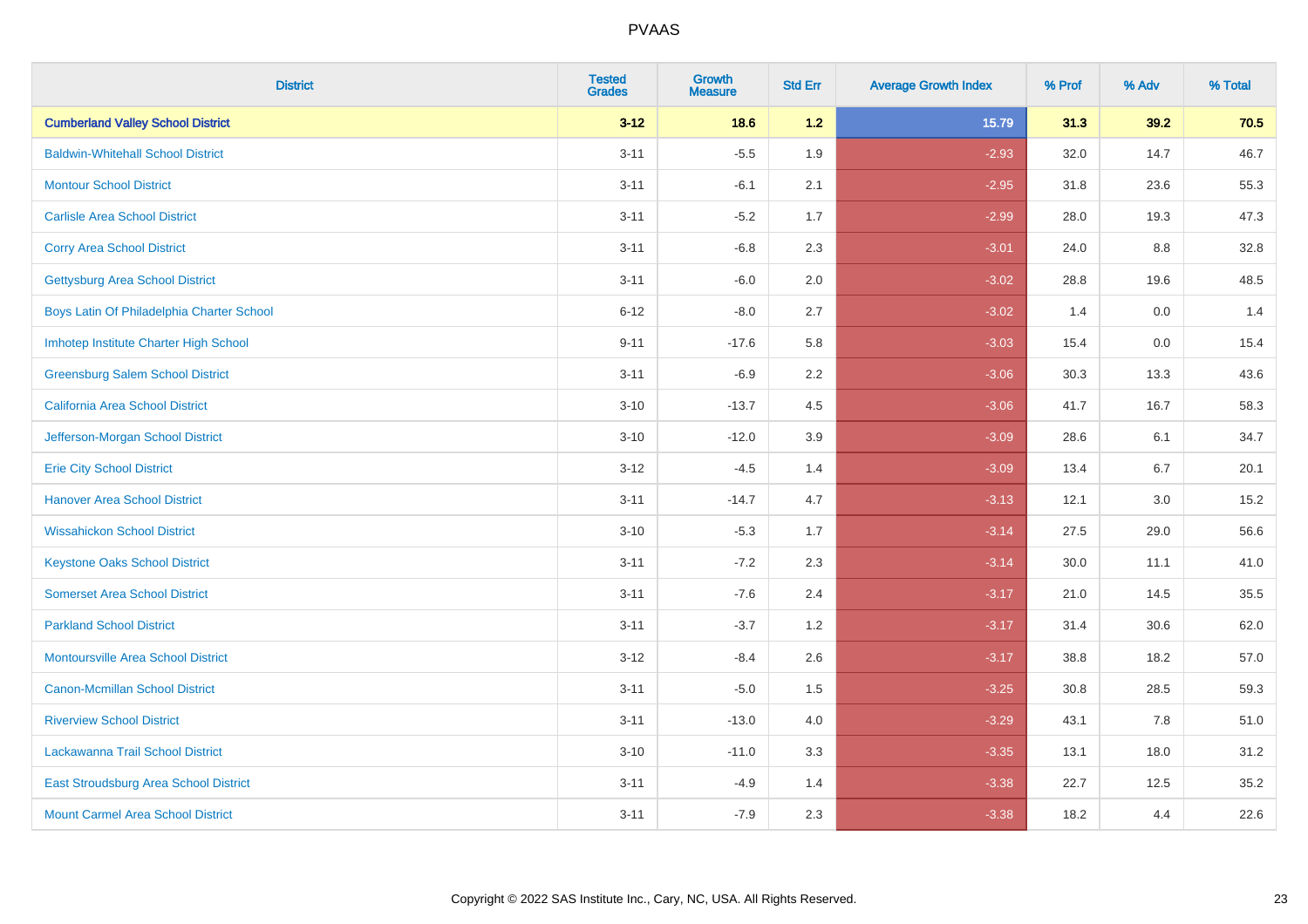| <b>District</b>                           | <b>Tested</b><br><b>Grades</b> | <b>Growth</b><br><b>Measure</b> | <b>Std Err</b> | <b>Average Growth Index</b> | % Prof | % Adv | % Total |
|-------------------------------------------|--------------------------------|---------------------------------|----------------|-----------------------------|--------|-------|---------|
| <b>Cumberland Valley School District</b>  | $3 - 12$                       | 18.6                            | 1.2            | 15.79                       | 31.3   | 39.2  | 70.5    |
| <b>Shikellamy School District</b>         | $3 - 10$                       | $-8.3$                          | 2.4            | $-3.42$                     | 20.8   | 18.5  | 39.2    |
| <b>Ligonier Valley School District</b>    | $3 - 11$                       | $-10.8$                         | 3.1            | $-3.43$                     | 34.1   | 5.8   | 39.9    |
| <b>South Park School District</b>         | $3 - 11$                       | $-8.8$                          | 2.5            | $-3.46$                     | 28.1   | 17.0  | 45.2    |
| <b>Burgettstown Area School District</b>  | $3 - 11$                       | $-11.2$                         | 3.2            | $-3.46$                     | 16.0   | 2.7   | 18.7    |
| <b>Mechanicsburg Area School District</b> | $3 - 11$                       | $-5.7$                          | 1.6            | $-3.48$                     | 35.1   | 16.0  | 51.2    |
| Morrisville Borough School District       | $3 - 11$                       | $-13.1$                         | 3.7            | $-3.52$                     | 4.9    | 1.6   | 6.6     |
| <b>West York Area School District</b>     | $3 - 12$                       | $-9.8$                          | 2.7            | $-3.57$                     | 21.9   | 10.9  | 32.8    |
| <b>Old Forge School District</b>          | $3 - 12$                       | $-11.3$                         | 3.1            | $-3.62$                     | 28.6   | 13.2  | 41.8    |
| <b>Shade-Central City School District</b> | $3 - 11$                       | $-14.6$                         | 4.0            | $-3.68$                     | 9.6    | 0.0   | 9.6     |
| Jefferson County-Dubois AVTS              | $9 - 11$                       | $-11.7$                         | 3.1            | $-3.72$                     | 17.6   | 2.8   | 20.4    |
| <b>Pittston Area School District</b>      | $3 - 11$                       | $-8.2$                          | 2.2            | $-3.75$                     | 26.7   | 14.8  | 41.5    |
| <b>Mohawk Area School District</b>        | $3 - 11$                       | $-10.5$                         | 2.8            | $-3.75$                     | 35.1   | 10.6  | 45.7    |
| <b>Grove City Area School District</b>    | $3 - 12$                       | $-8.8$                          | 2.3            | $-3.89$                     | 25.6   | 16.4  | 42.0    |
| <b>Tacony Academy Charter School</b>      | $3 - 11$                       | $-12.9$                         | 3.3            | $-3.90$                     | 8.6    | 1.4   | 10.0    |
| <b>Bethlehem Area School District</b>     | $3 - 11$                       | $-4.5$                          | 1.1            | $-3.91$                     | 20.4   | 11.3  | 31.7    |
| <b>Tussey Mountain School District</b>    | $3 - 12$                       | $-13.0$                         | 3.3            | $-3.93$                     | 11.1   | 3.2   | 14.3    |
| <b>Windber Area School District</b>       | $3 - 11$                       | $-11.9$                         | 3.0            | $-3.94$                     | 41.0   | 10.3  | 51.3    |
| <b>Plum Borough School District</b>       | $3 - 11$                       | $-9.4$                          | 2.4            | $-3.98$                     | 32.9   | 27.4  | 60.4    |
| <b>Ellwood City Area School District</b>  | $3 - 11$                       | $-12.5$                         | 3.1            | $-4.00$                     | 26.7   | 8.7   | 35.4    |
| <b>Deer Lakes School District</b>         | $3 - 11$                       | $-10.0$                         | 2.5            | $-4.02$                     | 27.7   | 9.9   | 37.6    |
| <b>Southmoreland School District</b>      | $3 - 11$                       | $-12.5$                         | 3.1            | $-4.04$                     | 33.3   | 15.5  | 48.8    |
| <b>Milton Area School District</b>        | $3 - 11$                       | $-10.1$                         | 2.5            | $-4.04$                     | 23.0   | 11.3  | 34.2    |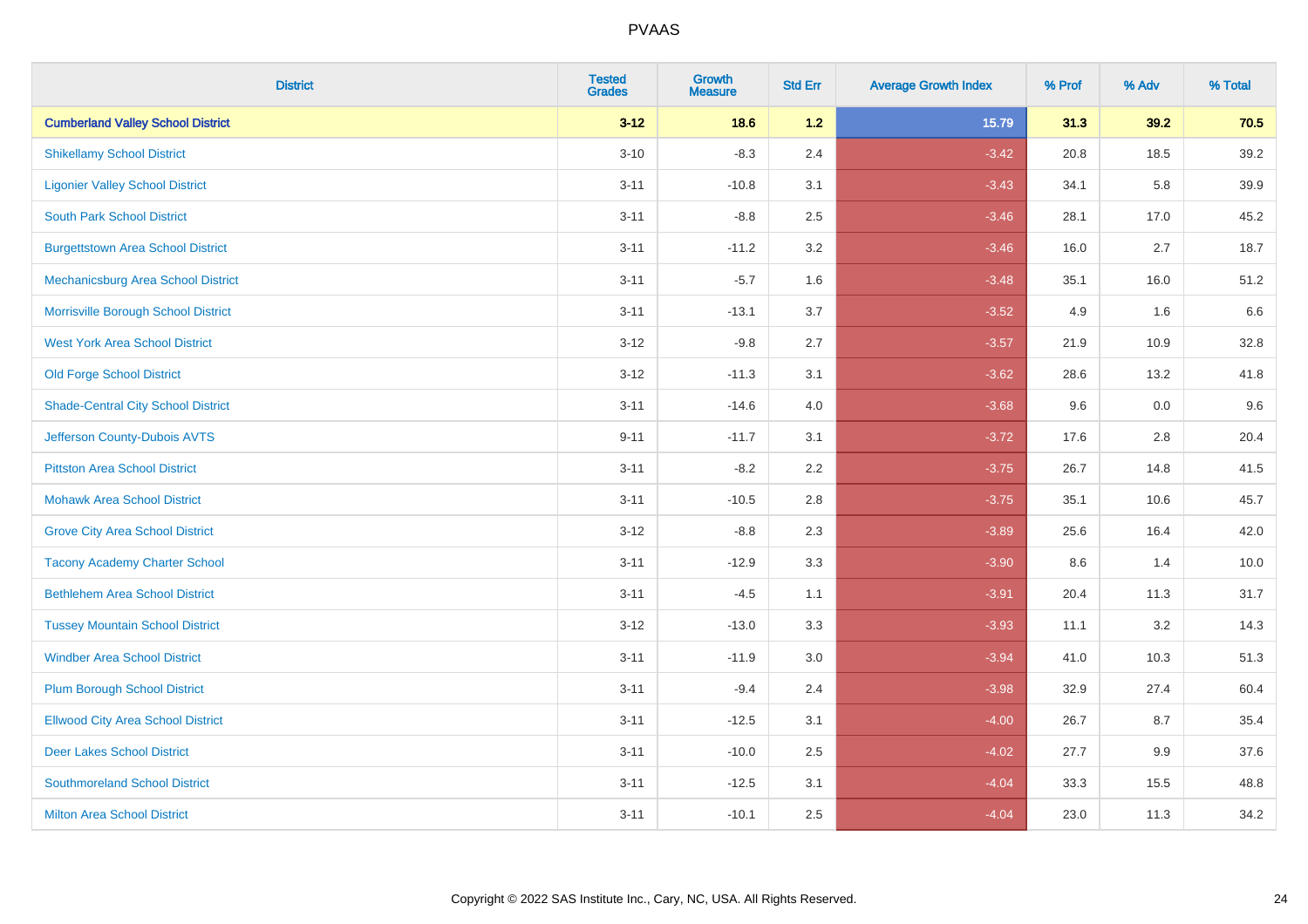| <b>District</b>                               | <b>Tested</b><br>Grades | <b>Growth</b><br><b>Measure</b> | <b>Std Err</b> | <b>Average Growth Index</b> | % Prof | % Adv   | % Total |
|-----------------------------------------------|-------------------------|---------------------------------|----------------|-----------------------------|--------|---------|---------|
| <b>Cumberland Valley School District</b>      | $3 - 12$                | 18.6                            | 1.2            | 15.79                       | 31.3   | 39.2    | 70.5    |
| <b>Scranton School District</b>               | $3 - 12$                | $-10.1$                         | 2.5            | $-4.04$                     | 20.0   | 7.7     | 27.7    |
| <b>Mcguffey School District</b>               | $3 - 11$                | $-12.1$                         | 3.0            | $-4.06$                     | 12.8   | 5.9     | 18.6    |
| <b>Moniteau School District</b>               | $3 - 11$                | $-11.8$                         | 2.9            | $-4.07$                     | 22.6   | $5.0\,$ | 27.6    |
| <b>Mid Valley School District</b>             | $3 - 10$                | $-11.1$                         | 2.7            | $-4.07$                     | 28.3   | 8.1     | 36.4    |
| <b>Panther Valley School District</b>         | $3 - 12$                | $-13.3$                         | 3.2            | $-4.10$                     | 31.5   | 4.1     | 35.6    |
| <b>Williamsburg Community School District</b> | $3 - 11$                | $-16.9$                         | 4.1            | $-4.14$                     | 22.4   | 0.0     | 22.4    |
| <b>Central Fulton School District</b>         | $3 - 11$                | $-13.3$                         | 3.2            | $-4.20$                     | 18.1   | 9.7     | 27.8    |
| <b>Chartiers Valley School District</b>       | $3 - 11$                | $-9.1$                          | 2.1            | $-4.23$                     | 20.7   | 17.4    | 38.0    |
| <b>Central Dauphin School District</b>        | $3 - 11$                | $-5.2$                          | 1.2            | $-4.24$                     | 29.3   | 8.7     | 38.0    |
| <b>Interboro School District</b>              | $3-12$                  | $-8.4$                          | 2.0            | $-4.27$                     | 27.6   | 6.4     | 34.1    |
| <b>Big Spring School District</b>             | $3 - 11$                | $-9.8$                          | 2.3            | $-4.32$                     | 23.6   | 12.9    | 36.5    |
| <b>General Mclane School District</b>         | $3 - 11$                | $-10.7$                         | 2.4            | $-4.40$                     | 34.0   | 15.6    | 49.6    |
| <b>Chambersburg Area School District</b>      | $3 - 11$                | $-5.6$                          | 1.3            | $-4.42$                     | 24.2   | 15.2    | 39.4    |
| <b>Greenville Area School District</b>        | $3 - 11$                | $-13.2$                         | $3.0\,$        | $-4.45$                     | 32.1   | 4.6     | 36.7    |
| Jim Thorpe Area School District               | $3 - 11$                | $-10.9$                         | 2.4            | $-4.48$                     | 19.5   | 6.0     | 25.5    |
| <b>Hanover Public School District</b>         | $3 - 11$                | $-12.4$                         | 2.7            | $-4.50$                     | 22.7   | $6.2\,$ | 28.9    |
| <b>Northwestern School District</b>           | $3 - 11$                | $-14.6$                         | 3.2            | $-4.51$                     | 32.5   | 13.7    | 46.2    |
| <b>Dunmore School District</b>                | $3 - 11$                | $-12.2$                         | 2.7            | $-4.51$                     | 15.0   | 5.3     | 20.4    |
| <b>Derry Area School District</b>             | $3 - 11$                | $-11.8$                         | 2.6            | $-4.53$                     | 34.8   | 6.1     | 40.9    |
| <b>Fannett-Metal School District</b>          | $3 - 11$                | $-22.3$                         | 4.8            | $-4.65$                     | 16.4   | 6.6     | 23.0    |
| <b>Neshannock Township School District</b>    | $3 - 10$                | $-12.5$                         | 2.7            | $-4.73$                     | 29.0   | 13.0    | 42.0    |
| <b>Girard School District</b>                 | $3 - 11$                | $-12.3$                         | 2.6            | $-4.76$                     | 29.7   | 18.9    | 48.6    |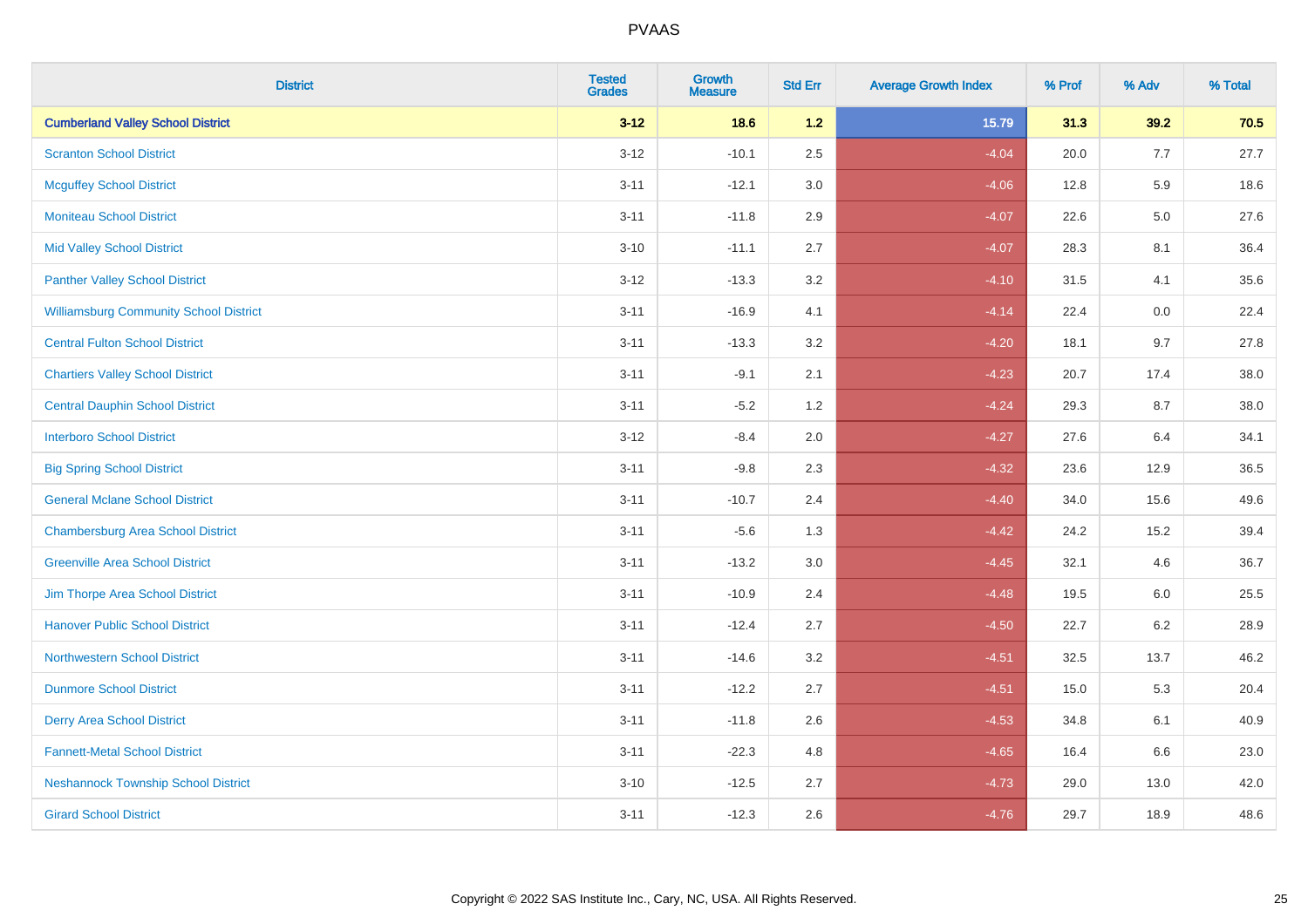| <b>District</b>                                    | <b>Tested</b><br><b>Grades</b> | <b>Growth</b><br><b>Measure</b> | <b>Std Err</b> | <b>Average Growth Index</b> | % Prof | % Adv   | % Total |
|----------------------------------------------------|--------------------------------|---------------------------------|----------------|-----------------------------|--------|---------|---------|
| <b>Cumberland Valley School District</b>           | $3 - 12$                       | 18.6                            | $1.2$          | 15.79                       | 31.3   | 39.2    | 70.5    |
| Lehigh Valley Charter High School For The Arts     | $9 - 10$                       | $-11.8$                         | 2.5            | $-4.76$                     | 28.9   | 5.7     | 34.6    |
| <b>West Mifflin Area School District</b>           | $3 - 12$                       | $-11.9$                         | 2.5            | $-4.77$                     | 15.9   | 4.0     | 19.9    |
| <b>Chartiers-Houston School District</b>           | $3 - 10$                       | $-16.5$                         | 3.5            | $-4.79$                     | 26.3   | $6.6\,$ | 32.9    |
| <b>Executive Education Academy Charter School</b>  | $3 - 10$                       | $-14.6$                         | 3.0            | $-4.81$                     | 8.5    | 1.2     | 9.8     |
| <b>Trinity Area School District</b>                | $3 - 11$                       | $-8.7$                          | 1.8            | $-4.87$                     | 20.9   | 9.8     | 30.8    |
| Meyersdale Area School District                    | $3 - 11$                       | $-16.1$                         | 3.3            | $-4.94$                     | 20.3   | 5.8     | 26.1    |
| <b>East Lycoming School District</b>               | $3 - 11$                       | $-10.9$                         | 2.1            | $-5.08$                     | 22.5   | 8.2     | 30.8    |
| <b>Wilkes-Barre Area School District</b>           | $3 - 11$                       | $-12.4$                         | 2.4            | $-5.18$                     | 14.2   | 3.7     | 17.9    |
| <b>Bristol Township School District</b>            | $3 - 11$                       | $-7.4$                          | 1.4            | $-5.32$                     | 13.8   | 4.6     | 18.4    |
| Philadelphia Academy Charter School                | $3 - 11$                       | $-14.7$                         | 2.7            | $-5.42$                     | 21.6   | 3.9     | 25.5    |
| <b>Washington School District</b>                  | $3 - 11$                       | $-15.9$                         | 2.9            | $-5.44$                     | 12.9   | 1.7     | 14.7    |
| <b>Lincoln Park Performing Arts Charter School</b> | $7 - 11$                       | $-14.9$                         | 2.7            | $-5.45$                     | 39.3   | 8.9     | 48.2    |
| <b>Frazier School District</b>                     | $3 - 11$                       | $-18.9$                         | 3.4            | $-5.49$                     | 18.3   | 1.4     | 19.7    |
| <b>Aliquippa School District</b>                   | $3 - 11$                       | $-20.0$                         | 3.6            | $-5.54$                     | 1.7    | 0.0     | 1.7     |
| <b>Central Cambria School District</b>             | $3 - 11$                       | $-12.7$                         | 2.3            | $-5.61$                     | 19.4   | 7.4     | 26.9    |
| <b>Coatesville Area School District</b>            | $3 - 11$                       | $-9.5$                          | 1.6            | $-5.81$                     | 12.8   | 3.3     | 16.2    |
| <b>New Castle Area School District</b>             | $3 - 12$                       | $-13.6$                         | 2.3            | $-5.99$                     | 17.6   | 2.0     | 19.5    |
| <b>Kennett Consolidated School District</b>        | $3 - 11$                       | $-10.4$                         | 1.7            | $-6.27$                     | 28.7   | 14.0    | 42.7    |
| <b>Big Beaver Falls Area School District</b>       | $3 - 11$                       | $-17.9$                         | 2.8            | $-6.27$                     | 9.4    | 2.8     | 12.2    |
| <b>Hempfield Area School District</b>              | $3 - 12$                       | $-10.2$                         | 1.6            | $-6.37$                     | 28.1   | 19.2    | 47.3    |
| <b>York Co School Of Technology</b>                | $9 - 12$                       | $-10.9$                         | 1.6            | $-6.79$                     | 22.6   | 4.0     | 26.6    |
| <b>Greater Latrobe School District</b>             | $3 - 11$                       | $-14.1$                         | 2.0            | $-7.14$                     | 41.0   | 12.6    | 53.6    |